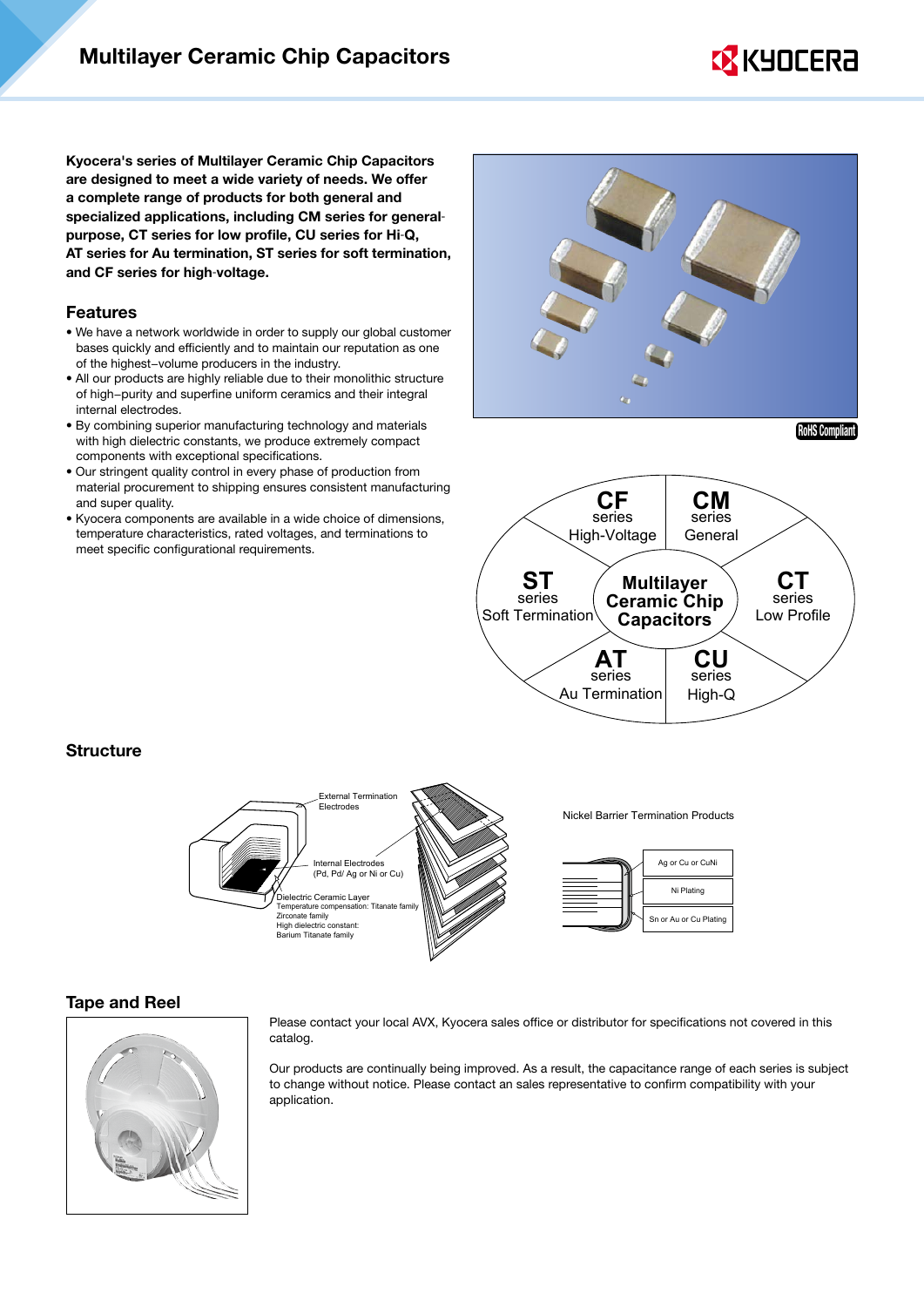# Multilayer Ceramic Chip Capacitors



Kyocera Ceramic Chip Capacitors are available for different applications as classified below:

| <b>Series</b> | <b>Dielectric Options</b>                             | <b>Typical Applications</b>              | <b>Features</b>                                                        | <b>Terminations</b>                      | <b>Available Size</b>                               |  |
|---------------|-------------------------------------------------------|------------------------------------------|------------------------------------------------------------------------|------------------------------------------|-----------------------------------------------------|--|
| <b>CM</b>     | C0G (NP0)<br>X <sub>5</sub> R<br>X7R<br>$*X6S$<br>X7S | General purpose                          | Wide cap range                                                         | Nickel barrier/Tin                       | 01005, 0201, 0402<br>0603, 0805, 1206<br>1210, 1812 |  |
| <b>CT</b>     | X <sub>5</sub> R<br>X7R                               | Module / Memory card                     | Low profile                                                            | Nickel barrier/Tin                       | 0201, 0402, 0603<br>0805, 1206, 1210                |  |
| CU            | C0G (NP0)                                             | Power amplifier                          | High-Q                                                                 | Nickel barrier/Tin                       | 01005                                               |  |
| <b>AT</b>     | X <sub>5</sub> R<br>X7R                               | Optical<br>communications                | Au termination                                                         | Nickel barrier/ Au                       | 0201, 0402                                          |  |
| <b>ST</b>     | X <sub>5</sub> R<br>X7R<br>X7S                        | PCB with<br>severe bending<br>conditions | Soft termination                                                       | Nickel barrier/Tin<br>(Soft Termination) | 0201, 0402                                          |  |
| <b>CF</b>     | C0G (NP0)<br>X7R                                      | High voltage<br>&<br>Power circuits      | High voltage<br>250Vdc, 630Vdc<br>1000Vdc, 2000Vdc<br>3000Vdc, 4000Vdc | Nickel barrier/Tin                       | 0805, 1206, 1210<br>1808, 1812, 2208<br>2220        |  |

\* Option

\* Negative temperature coefficient dielectric types are available on request.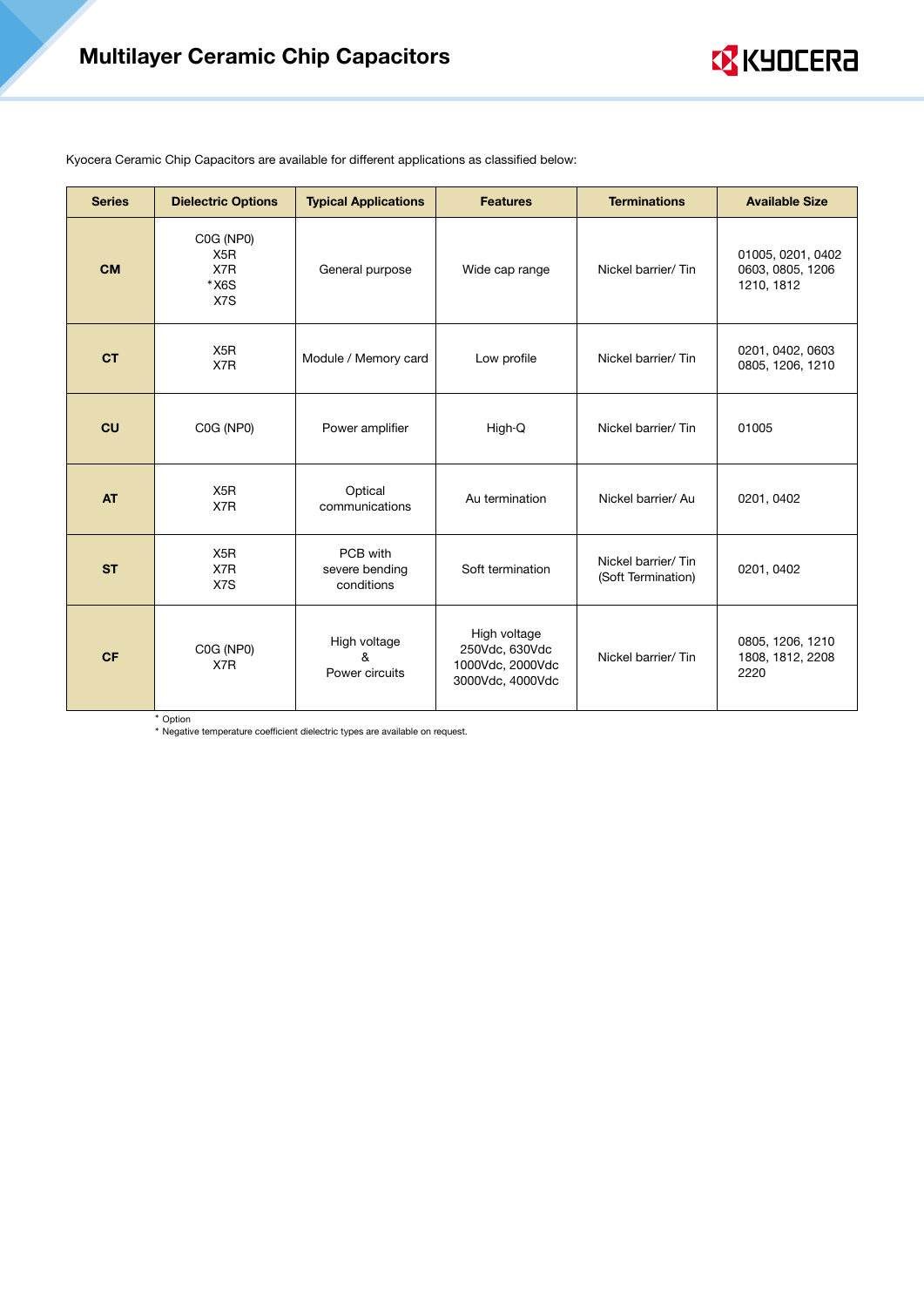

#### **Dimensions**

※Packaging Code



## Dimensions and Packaging Quantities



|             | Code       |            | <b>Dimension</b>                  |                                 |                         | <b>Dimensions (mm)</b>             |           |        |                          | <b>Maximum quantity per reel</b> |                             |             |  |  |
|-------------|------------|------------|-----------------------------------|---------------------------------|-------------------------|------------------------------------|-----------|--------|--------------------------|----------------------------------|-----------------------------|-------------|--|--|
| <b>Size</b> | <b>JIS</b> | <b>EIA</b> | Code                              |                                 | $\overline{\mathsf{w}}$ | т                                  | P min.    | P max. | P to P min.              | $\phi$ 180 Reel*                 | $\phi$ 330 Reel             |             |  |  |
| 02          | 0402       | 01005      | A                                 | $0.4 \pm 0.02$                  | $0.2 \pm 0.02$          | $0.2 \pm 0.02$                     | 0.07      | 0.14   | 0.13                     | 40kp (E4/1)                      |                             |             |  |  |
|             |            |            |                                   |                                 |                         |                                    |           |        |                          | 20kp (P8/2)<br>30kp (P8/1)       | 80kp (P8/2)<br>150kp (P8/1) |             |  |  |
|             |            |            | Α                                 | $0.6 + 0.03$                    | $0.3 + 0.03$            | 0.22 max.                          |           | 0.20   | 0.20                     | 15kp (P8/2)                      | 50kp (P8/2)                 |             |  |  |
|             |            |            | В                                 |                                 |                         | $0.3 + 0.03$                       | 0.10      |        |                          | 30kp (P8/1)                      | 150kp (P8/1)                |             |  |  |
| 03          | 0603       | 0201       |                                   |                                 |                         |                                    |           |        |                          | 15kp (P8/2)<br>30kp (P8/1)       | 50kp (P8/2)<br>150kp (P8/1) |             |  |  |
|             |            |            | C                                 | $0.6 + 0.05$                    | $0.3 \pm 0.05$          | $0.3 \pm 0.05$                     | 0.13      | 0.23   | 0.19                     | 15kp (P8/2)                      | 50kp (P8/2)                 |             |  |  |
|             |            |            | D                                 | $0.6 + 0.09$                    | $0.3 \pm 0.09$          | $0.3 \pm 0.09$                     |           |        |                          | 15kp (P8/2)                      |                             |             |  |  |
|             |            |            | Е<br>F                            | $0.6 + 0.10$                    | $0.3 \pm 0.10$          | 0.25 max.<br>$0.3 \pm 0.10$        | 0.13      | 0.23   | 0.19                     | 15kp (P8/2)<br>15kp (P8/2)       | ×                           |             |  |  |
|             |            |            | A                                 |                                 |                         | 0.22 max.                          |           |        |                          | 20kp (P8/1)                      | 100kp (P8/1)                |             |  |  |
|             |            |            |                                   |                                 |                         |                                    |           |        |                          | 10kp (P8/2)                      | 50kp (P8/2)                 |             |  |  |
|             |            |            | в                                 |                                 |                         | 0.25 max.                          |           |        |                          | 20kp (P8/1)<br>10kp (P8/2)       | 100kp (P8/1)<br>50kp (P8/2) |             |  |  |
|             |            |            | C                                 | $1.0 \pm 0.05$                  | $0.5 \pm 0.05$          | 0.33 max.                          |           |        |                          | 20kp (P8/1)                      | 100kp (P8/1)                |             |  |  |
|             |            |            |                                   |                                 |                         |                                    |           |        |                          | 10kp (P8/2)                      | 50kp (P8/2)                 |             |  |  |
|             |            |            | D                                 |                                 |                         | 0.35 max.                          |           |        |                          | 20kp (P8/1)<br>10kp (P8/2)       | 100kp (P8/1)<br>50kp (P8/2) |             |  |  |
|             |            |            | E.                                |                                 |                         | $0.5 \pm 0.05$                     |           |        |                          | 20kp (P8/1)                      | 100kp (P8/1)                |             |  |  |
| 05          | 1005       | 0402       |                                   |                                 |                         |                                    | 0.15      | 0.35   | 0.30                     | 10kp (P8/2)<br>20kp (P8/1)       | 50kp (P8/2)                 |             |  |  |
|             |            |            | F                                 | $1.0 \pm 0.07$                  | $0.5 \pm 0.07$          | $0.5 \pm 0.07$                     |           |        |                          | 10kp (P8/2)                      | 50kp (P8/2)                 |             |  |  |
|             |            |            | G                                 |                                 |                         | 0.35 max.                          |           |        |                          | 20kp (P8/1)                      | 100kp (P8/1)                |             |  |  |
|             |            |            |                                   | $1.0 \pm 0.10$                  | $0.5 \pm 0.10$          |                                    |           |        |                          | 10kp (P8/2)<br>20kp (P8/1)       | 50kp (P8/2)                 |             |  |  |
|             |            |            | н                                 |                                 |                         | $0.5 \pm 0.10$                     |           |        |                          | 10kp (P8/2)                      | 50kp (P8/2)                 |             |  |  |
|             |            |            | J                                 | $1.0 \pm 0.15$                  | $0.5 \pm 0.15$          | $0.5 \pm 0.15$                     |           |        |                          | 20kp (P8/1)                      | 50kp (P8/2)                 |             |  |  |
|             |            |            | κ                                 |                                 |                         | $0.33$ max.                        |           |        |                          | 10kp (P8/2)<br>10kp (P8/2)       |                             |             |  |  |
|             |            |            |                                   | $1.0 + 0.20$                    | $0.5 \pm 0.20$          | $0.5 \pm 0.20$                     |           |        |                          | 10kp (P8/2)                      |                             |             |  |  |
|             |            |            | A                                 | $1.6 \pm 0.10$                  | $0.8 + 0.10$            | 0.55 max.                          |           |        |                          | 4kp (P8/4)<br>8kp (P8/2)         | 10kp (P8/4)<br>20kp (P8/2)  |             |  |  |
|             |            |            | B                                 |                                 |                         | $0.8 + 0.10$                       |           |        |                          | 4kp (P8/4)                       | 10kp (P8/4)                 |             |  |  |
|             | 1608       |            | c                                 |                                 |                         | 0.55 max.                          |           |        | 0.50                     | 8kp (P8/2)                       | 20kp (P8/2)                 |             |  |  |
| 105         |            | 0603       |                                   | $1.6 \pm 0.15$                  | $0.8 + 0.15$            |                                    | 0.20      | 0.60   |                          | 4kp (P8/4)<br>8kp (P8/2)         | 10kp (P8/4)<br>20kp (P8/2)  |             |  |  |
|             |            |            | D                                 |                                 |                         | $0.8 + 0.15$                       |           |        |                          | 4kp (P8/4)                       | 10kp (P8/4)                 |             |  |  |
|             |            |            | E<br>$1.6 \pm 0.20$               | $0.8 + 0.20$                    | 0.55 max.               |                                    |           |        | 8kp (P8/2)<br>4kp (P8/4) | 20kp (P8/2)<br>10kp (P8/4)       |                             |             |  |  |
|             |            |            | F                                 |                                 |                         | $0.8 + 0.20$                       |           |        |                          |                                  |                             |             |  |  |
|             |            |            | A<br>B<br>$\overline{\mathbf{c}}$ |                                 |                         |                                    | 0.55 max. |        |                          |                                  | 4kp (P8/4)                  | 10kp (P8/4) |  |  |
|             |            |            |                                   |                                 |                         | 0.95 max.<br>1.00 max.             |           |        |                          | 4kp (P8/4)<br>4kp (E8/4)         | 10kp (P8/4)<br>10kp (E8/4)  |             |  |  |
|             |            |            | D                                 | $2.0 + 0.10$<br>$1.25 \pm 0.10$ |                         | $0.6 + 0.1$                        |           |        |                          | 4kp (P8/4)                       | 10kp (P8/4)                 |             |  |  |
|             |            |            | E<br>F                            |                                 |                         | $0.85 \pm 0.10$<br>$1.05 \pm 0.10$ |           |        |                          | 4kp (P8/4)<br>3kp (E8/4)         | 10kp (P8/4)<br>10kp (E8/4)  |             |  |  |
| 21          | 2012       | 0805       | G                                 |                                 |                         | 1.25±0.10                          | 0.20      | 0.75   | 0.70                     | 3kp (E8/4)                       | 10kp (E8/4)                 |             |  |  |
|             |            |            | н                                 |                                 |                         | 0.55 max.                          |           |        |                          | 4kp (P8/4)                       | 10kp (P8/4)                 |             |  |  |
|             |            |            | J<br>κ                            | $2.0 \pm 0.15$                  | $1.25 \pm 0.15$         | 0.95 max.<br>$1.25 \pm 0.15$       |           |        |                          | 4kp (P8/4)<br>3kp (E8/4)         | 10kp (P8/4)<br>10kp (E8/4)  |             |  |  |
|             |            |            | L                                 | $2.0 \pm 0.20$                  | $1.25 \pm 0.20$         | 0.95 max.                          |           |        |                          | 4kp (P8/4)                       | 10kp (P8/4)                 |             |  |  |
|             |            |            | M                                 |                                 |                         | 1.25±0.20                          |           |        |                          | 3kp (E8/4)                       | 10kp (E8/4)                 |             |  |  |
|             |            |            | Α<br>в                            |                                 |                         | 0.95 max.<br>1.00 max.             |           |        |                          | 4kp (P8/4)<br>4kp (E8/4)         | 10kp (P8/4)<br>10kp (E8/4)  |             |  |  |
|             |            |            | $\overline{\mathbf{c}}$           | $3.2 \pm 0.20$                  | $1.6 \pm 0.15$          | $1.15 \pm 0.10$                    |           |        |                          | 3kp (E8/4)                       | 10kp (E8/4)                 |             |  |  |
| 316         | 3216       | 1206       | D<br>Е                            |                                 |                         | $1.25 \pm 0.10$<br>$1.6 \pm 0.15$  | 0.30      | 0.85   | 1.40                     | 3kp (E8/4)<br>2.5kp (E8/4)       | 10kp (E8/4)<br>5kp (E8/4)   |             |  |  |
|             |            |            | F                                 |                                 |                         | 0.95 max.                          |           |        |                          | 4kp (P8/4)                       | 10kp (P8/4)                 |             |  |  |
|             |            |            | G                                 | $3.2 \pm 0.20$                  | $1.6 \pm 0.20$          | 1.00 max.                          |           |        |                          | 4kp (E8/4)                       | 10kp (E8/4)                 |             |  |  |
|             |            |            | н<br>J                            | $3.2 \pm 0.30$                  | $1.6 \pm 0.30$          | $1.6 \pm 0.20$<br>$1.6 + 0.30$     | 0.30      | 0.85   | 1.90                     | 2.5kp (E8/4)<br>2kp (E8/4)       | 5kp (E8/4)                  |             |  |  |
|             |            |            | Α                                 |                                 |                         | 1.00 max.                          |           |        |                          | 4kp (E8/4)                       | 10kp (E8/4)                 |             |  |  |
|             |            |            | В<br>С                            |                                 |                         | 1.40 max.<br>1.60 max.             |           |        |                          | 3kp (E8/4)<br>2.5kp (E8/4)       | 10kp (E8/4)<br>5kp (E8/4)   |             |  |  |
| 32          | 3225       | 1210       | D                                 | $3.2 \pm 0.30$                  | $2.5 \pm 0.20$          | $1.6 \pm 0.15$                     | 0.30      | 1.00   | 1.40                     | 2.5kp (E8/4)                     | 5kp (E8/4)                  |             |  |  |
|             |            |            | E                                 |                                 |                         | $2.20$ max.                        |           |        |                          | 2kp (E8/4)                       | 5kp (E8/4)                  |             |  |  |
|             |            |            | F<br>G                            |                                 |                         | $2.0 + 0.2$<br>$2.5 \pm 0.2$       |           |        |                          | 2kp (E8/4)<br>1kp (E8/4)         | 5kp (E8/4)<br>4kp (E8/4)    |             |  |  |
| 42          | 4520       | 1808       | Α                                 | $4.5 \pm 0.20$                  | $2.0 \pm 0.20$          | 1.6 max.                           | 0.15      | 0.85   | 2.60                     | 2kp (E12/4)                      |                             |             |  |  |
|             |            |            | в                                 |                                 |                         | 2.2 max.<br>$2.0$ max.             |           |        |                          | 2kp (E12/4)<br>1kp (E12/8)       | $\sim$<br>$\sim$            |             |  |  |
|             |            |            | A<br>В                            |                                 |                         | $2.0 \pm 0.2$                      |           |        |                          | 1kp (E12/8)                      | ×.                          |             |  |  |
| 43          | 4532       | 1812       | $\overline{\mathbf{c}}$           | $4.5 \pm 0.30$                  | $3.2 \pm 0.20$          | 2.5 max.                           | 0.30      | 1.10   | 2.00                     | 0.5kp (E12/8)                    | $\sim$                      |             |  |  |
|             |            |            | D<br>Е                            |                                 |                         | $2.5 \pm 0.2$<br>$2.8 \pm 0.2$     |           |        |                          | 0.5kp (E12/8)<br>0.5kp (E12/8)   | $\sim$<br>×.                |             |  |  |
| 52          | 5720       | 2208       | Α                                 | $5.7 \pm 0.40$                  | $2.0 \pm 0.20$          | 2.2 max.                           | 0.15      | 0.85   | 4.20                     | 2kp (E12/4)                      | $\sim$                      |             |  |  |
|             |            |            | A                                 |                                 |                         | 2.0 max.                           |           |        |                          | 1kp (E12/8)                      | $\sim$                      |             |  |  |
| 55          | 5750       | 2220       | В<br>$\overline{\mathbf{c}}$      | $5.7 \pm 0.40$                  | $5.0 \pm 0.40$          | 2.5 max.<br>2.8 max.               | 0.30      | 1.40   | 2.50                     | 0.5kp (E12/8)<br>0.5kp (E12/8)   | $\sim$<br>×.                |             |  |  |

Note: Taping denotes the quantity packaged per reel (kp means 1000 pieces). \* Please contact us.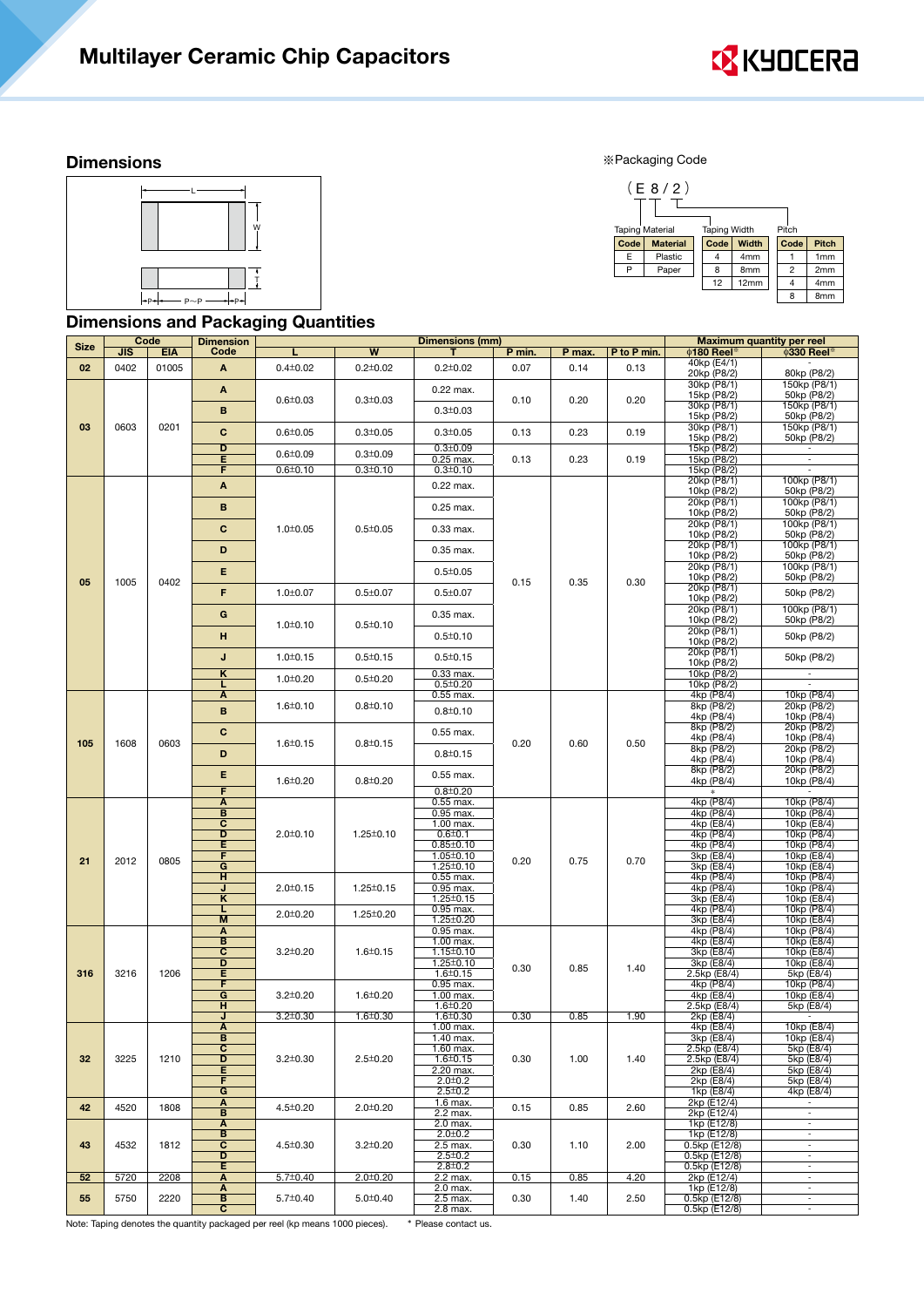

| <b>KYOCERA PART NUMBER</b>                                                                                                                                                                           |                                                                                                                                                                                  | CМ<br>03                                                                                                                           | X5R | 225                                            | M | 06 | A | H |  |
|------------------------------------------------------------------------------------------------------------------------------------------------------------------------------------------------------|----------------------------------------------------------------------------------------------------------------------------------------------------------------------------------|------------------------------------------------------------------------------------------------------------------------------------|-----|------------------------------------------------|---|----|---|---|--|
| SERIES CODE -                                                                                                                                                                                        |                                                                                                                                                                                  |                                                                                                                                    |     |                                                |   |    |   |   |  |
| = General Purpose<br>CM<br>CT<br>$=$ Low Profile<br>CU.<br>$=$ High-Q                                                                                                                                | AT<br>$=$ Au termination<br><b>ST</b><br>$=$ Soft termination<br>CF.<br>= High Voltage                                                                                           |                                                                                                                                    |     |                                                |   |    |   |   |  |
| SIZE CODE -                                                                                                                                                                                          |                                                                                                                                                                                  |                                                                                                                                    |     |                                                |   |    |   |   |  |
| SIZE<br>EIA (JIS)<br>$= 01005(0402)$<br>02<br>$= 0201 (0603)$<br>03<br>$= 0402 (1005)$<br>05<br>$105 = 0603 (1608)$<br>$= 0805 (2012)$<br>21<br>$316 = 1206$ (3216)                                  | SIZE EIA (JIS)<br>$32 = 1210(3225)$<br>$42 = 1808 (4520)$<br>$43 = 1812 (4532)$<br>$52 = 2208 (5720)$<br>$55 = 2220(5750)$                                                       |                                                                                                                                    |     |                                                |   |    |   |   |  |
| <b>DIELECTRIC CODE</b>                                                                                                                                                                               |                                                                                                                                                                                  |                                                                                                                                    |     |                                                |   |    |   |   |  |
| <b>CODE EIA CODE</b><br>$CG = C0G (NPO)$<br>$X5R = X5R$<br>$X7R = X7R$                                                                                                                               | $X7S = X7S$<br>$X6S = X6S$ (Option)<br>Negative temperature coefficient dielectric types are available on request.                                                               |                                                                                                                                    |     |                                                |   |    |   |   |  |
| <b>CAPACITANCE CODE</b>                                                                                                                                                                              |                                                                                                                                                                                  |                                                                                                                                    |     |                                                |   |    |   |   |  |
| Capacitance expressed in pF.<br>Two significant digits plus number of zeros.<br>For Values < 10pF, Letter R denotes decimal point,<br>$100000pF = 104$<br>eg.<br>$0.1 \mu F = 104$<br>$4700pF = 472$ | 1.5pF<br>$= 1R5$<br>0.5pF<br>$=$ R <sub>50</sub><br>$100 \mu F$<br>$= 107$                                                                                                       |                                                                                                                                    |     |                                                |   |    |   |   |  |
| <b>TOLERANCE CODE</b>                                                                                                                                                                                |                                                                                                                                                                                  |                                                                                                                                    |     |                                                |   |    |   |   |  |
| $A = \pm 0.05pF$ (option)<br>$B = \pm 0.1pF$<br>$C = \pm 0.25pF$                                                                                                                                     | $D = \pm 0.5pF$<br>$K = \pm 10\%$<br>$G = \pm 2\%$ (option)<br>$M = \pm 20\%$<br>$J = \pm 5\%$                                                                                   |                                                                                                                                    |     |                                                |   |    |   |   |  |
| <b>VOLTAGE CODE</b>                                                                                                                                                                                  |                                                                                                                                                                                  |                                                                                                                                    |     |                                                |   |    |   |   |  |
| $04 = 4Vdc$<br>$06 = 6.3$ Vdc<br>$10 = 10$ Vdc<br>$16 = 16$ Vdc<br>$25 = 25 \text{V}$ dc<br>$35 = 35 \text{V}$ dc<br>$50 = 50$ Vdc                                                                   | $100 = 100$ Vdc<br>$1000 = 1000Vdc$<br>$250 = 250 \text{Vdc}$<br>$2000 = 2000$ Vdc<br>$630 = 630 \text{Vdc}$<br>$3000 = 3000V$ dc<br>$4000 = 4000Vdc$                            |                                                                                                                                    |     |                                                |   |    |   |   |  |
| <b>TERMINATION CODE</b>                                                                                                                                                                              |                                                                                                                                                                                  |                                                                                                                                    |     |                                                |   |    |   |   |  |
| $A =$ Nickel Barrier/Tin                                                                                                                                                                             | $*G =$ Nickel Barrier/Au<br>Y = Nickel Barrier/ Cu<br>*K = Nickel Barrier/ Au<br>(option)<br>G: AuSn solder and conductive adhesive.<br>K: Wire bonding and conductive adhesive. |                                                                                                                                    |     | $S =$ Nickel Barrier/Tin<br>(Soft Termination) |   |    |   |   |  |
| <b>PACKAGING CODE</b>                                                                                                                                                                                |                                                                                                                                                                                  |                                                                                                                                    |     |                                                |   |    |   |   |  |
| $T = 7$ " Reel Taping & 4mm or 8mm <sup>*</sup> Cavity pitch<br>$Q = 7$ " Reel Taping & 1mm Cavity pitch<br>$L = 13$ " Reel Taping & 4mm Cavity pitch                                                | $*P = 7$ " Reel Taping & 1mm Cavity pitch<br>* Carrier tape width 4mm.<br>*1 Applied to size 43 to 55.                                                                           | $H = 7$ " Reel Taping & 2mm Cavity pitch<br>$N = 13$ " Reel Taping & 2mm Cavity pitch<br>$W = 13$ " Reel Taping & 1mm Cavity pitch |     |                                                |   |    |   |   |  |

#### **OPTION**

Above digits are used to track individual specification except for CT Series. Maximum thickness is indicated in CT Series.

```
EX. 125 \rightarrow 1.25mm max.
```
095  $\rightarrow$  0.95mm max.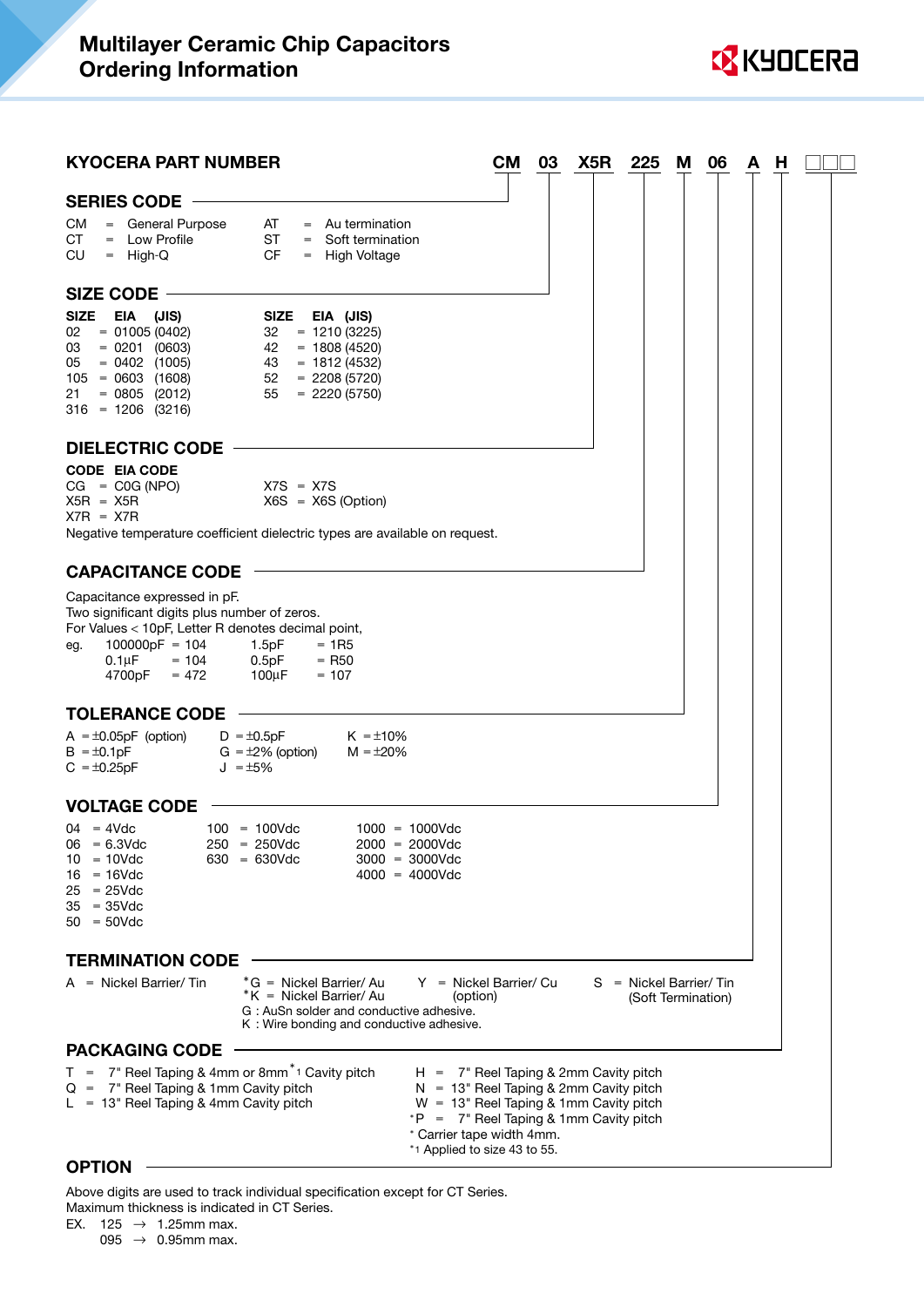

#### Temperature Compensation Type

| Code | ppm/ °C | <b>Temperature Range</b>  |
|------|---------|---------------------------|
| СG   | F30.    | $-55$ to 125 $^{\circ}$ C |
|      |         |                           |

Note: All parts of C0G will be marked as "CG" but will conform to the above table.

Temperature coefficients are determined by calculation based on measurement at 20°C and 85°C.

## High Dielectric Constant Type

| <b>EIA Dielectric</b> | <b>Temperature Range</b>  | $\Delta C$ max. |  |  |
|-----------------------|---------------------------|-----------------|--|--|
| X <sub>5</sub> R      | $-55$ to $85^{\circ}$ C   | ±15%            |  |  |
| X7R                   | $-55$ to 125 $^{\circ}$ C |                 |  |  |
| X <sub>7</sub> S      | $-55$ to 125 $^{\circ}$ C |                 |  |  |
| X <sub>6</sub> S      | $-55$ to 105 $^{\circ}$ C | ±22%            |  |  |

\* option

#### Available Tolerances

Dielectric materials, capacitance values and tolerances are available in the following combinations only:

| <b>EIA Dielectric</b>                                               | <b>Tolerance</b>                  | <b>Capacitance</b>         |
|---------------------------------------------------------------------|-----------------------------------|----------------------------|
|                                                                     | $*$ <sup>2</sup> A = $\pm$ 0.05pF | $<$ 0.5pF                  |
|                                                                     | $B = \pm 0.1pF$                   | $\leq$ 5pF                 |
|                                                                     | $C = \pm 0.25pF$                  | $*1$ < 10pF                |
| COG                                                                 | $D = \pm 0.50pF$                  |                            |
|                                                                     | $*$ <sup>2</sup> G = ±2%          |                            |
|                                                                     | $J = \pm 5\%$                     | $\geq 10pF$<br>E12 Series  |
|                                                                     | $K = \pm 10\%$                    |                            |
|                                                                     | $*$ <sup>2</sup> J = ±5%          |                            |
| $*$ <sup>2</sup> X <sub>6</sub> S<br>X5R<br>X <sub>7</sub> S<br>X7R | $K = \pm 10\%$                    | $*$ <sup>3</sup> E3 Series |
|                                                                     | $M = \pm 20\%$                    |                            |

Note:

\*1 Nominal values below 10pF are available in the standard values of 0.5pF, 1.0pF, 1.5pF, 2.0pF, 3.0pF, 4.0pF, 5.0pF, 6.0pF, 7.0pF, 8.0pF, 9.0pF

\*2 option

\*3 E6 series is available on request.

#### E Standard Number

| E <sub>3</sub> | E <sub>6</sub> | E <sub>12</sub> | E24 (Option) |     |  |
|----------------|----------------|-----------------|--------------|-----|--|
|                | 1.0            | 1.0             | 1.0          | 1.1 |  |
|                |                | 1.2             | 1.2          | 1.3 |  |
| 1.0            |                | 1.5             | 1.5          | 1.6 |  |
|                | 1.5            | 1.8             | 1.8          | 2.0 |  |
|                | 2.2            | 2.2             | 2.2          | 2.4 |  |
| 2.2            |                | 2.7             | 2.7          | 3.0 |  |
|                | 3.3            | 3.3             | 3.3          | 3.6 |  |
|                |                | 3.9             | 3.9          | 4.3 |  |
|                |                | 4.7             | 4.7          | 5.1 |  |
|                | 4.7            | 5.6             | 5.6          | 6.2 |  |
| 4.7            |                | 6.8             | 6.8          | 7.5 |  |
|                | 6.8            | 8.2             | 8.2          | 9.1 |  |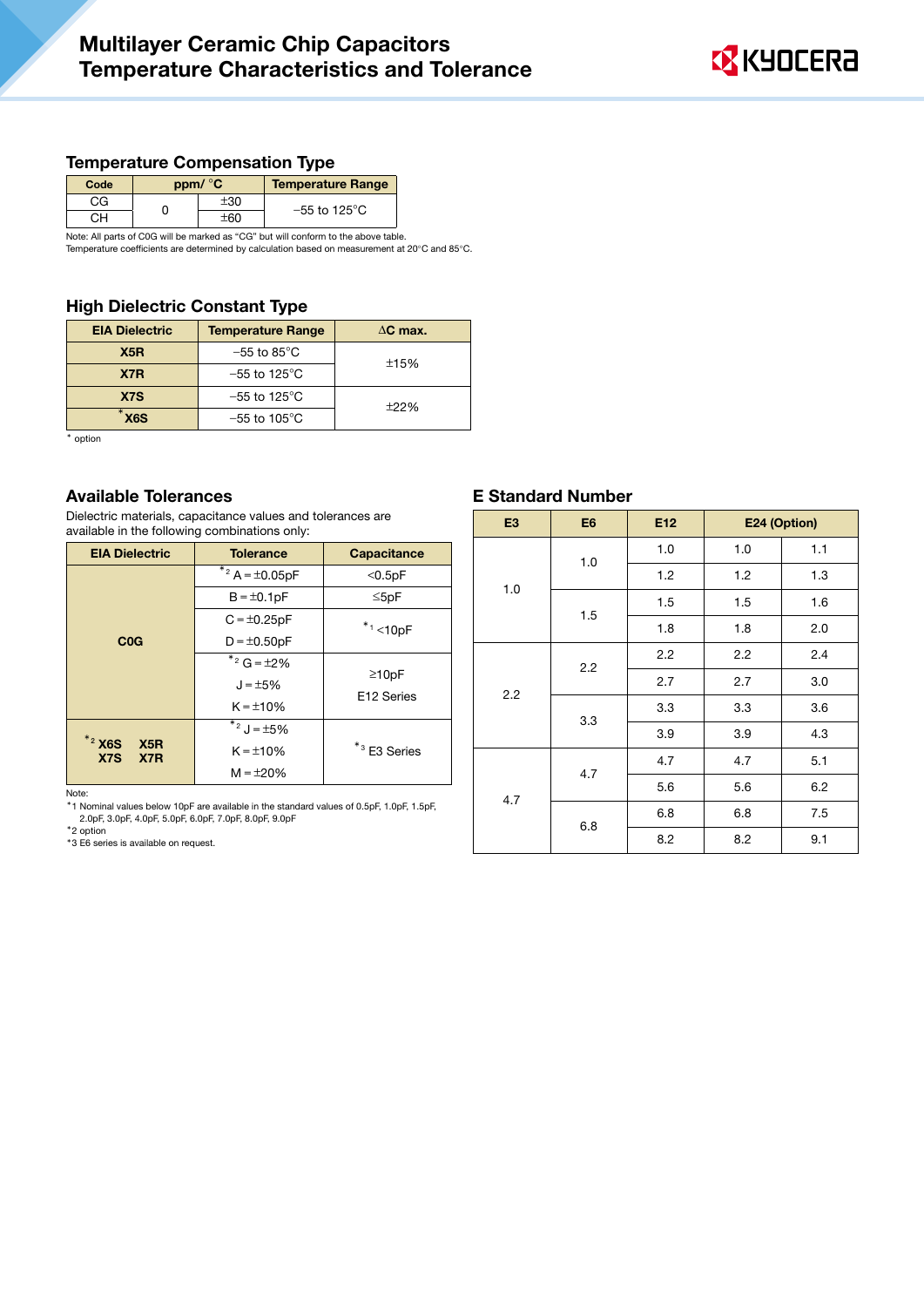

# [RoHS Compliant Products]

#### Features

This low profile series is ideal where height clearance is limited.

#### Applications

Circuits requiring a compact, low−profile design, such as module and memory cards.

# X5R Dielectric

|     | <b>Size</b><br>(EIA Code)                      | <b>CT03</b> | (0201)    |    |                       | <b>CT05</b><br>(0402) |                |                | CT105<br>(0603) |                |                            | <b>CT21</b><br>(0805) |           |    |        | CT316<br>(1206)     |                     |                      | <b>CT32</b><br>(1210) |             |                |
|-----|------------------------------------------------|-------------|-----------|----|-----------------------|-----------------------|----------------|----------------|-----------------|----------------|----------------------------|-----------------------|-----------|----|--------|---------------------|---------------------|----------------------|-----------------------|-------------|----------------|
|     | <b>Rated Voltage (Vdc)</b><br>Capacitance (pF) | 4           | 6.3       | 4  | 6.3                   | 16                    | 25             | 4              | 16              | 6.3            | 10                         | 16                    | 25        | 50 | 6.3    | 10                  | 16                  | 25                   | 50                    | 16          | 25             |
| 103 | 2200<br>4700<br>10000                          |             |           |    |                       | D <sub>3</sub>        | D <sub>3</sub> |                |                 |                |                            |                       |           |    |        |                     |                     |                      |                       |             |                |
| 104 | 22000<br>47000<br>100000                       | A8          | <b>A8</b> |    | <b>B8</b>             |                       |                |                |                 |                |                            |                       |           |    |        |                     |                     |                      |                       |             |                |
| 105 | 220000<br>470000<br>1000000                    | $E = 8$     | E8        | G8 | [A8/C8]               |                       |                |                | A8              |                |                            | <b>B3</b>             | <b>B3</b> |    |        | A4                  | A3                  | <b>A3</b>            | G8                    |             |                |
| 106 | 2200000<br>4700000<br>10000000                 |             |           |    | $rac{1}{100}$<br>r K9 |                       |                | E <sub>8</sub> |                 | J <sub>5</sub> | <b>B4</b><br>H8/ J8<br>J8. | H8/ J8<br><b>J8</b>   |           | L3 | A5/ G8 | <b>B4</b><br>F8/ G8 | <b>B3</b><br>F8/ G8 | A8<br>F <sub>5</sub> | F3                    | A3<br>A3/E3 | F <sub>3</sub> |

<Standard Capacitance Value>

E3 Series

Please contact for capacitance value other than standard. **Optional Spec.** 

#### X7R Dielectric

| <b>Size</b><br>(EIA Code)                      |                | CT <sub>05</sub><br>(0402) |                |  |  |  |  |  |
|------------------------------------------------|----------------|----------------------------|----------------|--|--|--|--|--|
| <b>Rated Voltage (Vdc)</b><br>Capacitance (pF) | 10             | 16<br>25                   |                |  |  |  |  |  |
| 220<br>470<br>102<br>1000                      |                |                            | D <sub>2</sub> |  |  |  |  |  |
| 2200<br>4700<br>103<br>10000                   | D <sub>3</sub> | D <sub>2</sub>             |                |  |  |  |  |  |
| 22000<br>47000<br>104<br>100000                |                |                            |                |  |  |  |  |  |
| 220000<br>470000<br>105<br>1000000             |                |                            |                |  |  |  |  |  |

E6 Series: Option

Two digits alphanumerics in capacitance chart denote dimensions and tan δ. Please refer to the below table for detail.

(Example)

| $L : 1.0 \pm 0.05$ mm                   | --- | Code           |                |  |
|-----------------------------------------|-----|----------------|----------------|--|
| $W: 0.5 \pm 0.05$ mm<br>$T : 0.25$ max. | 03  | A              | $0.6 \pm 0.03$ |  |
| Tan $\delta$ : 12.5% max.               |     | E              | $0.6 \pm 0.09$ |  |
|                                         |     | A              | $1.0 \pm 0.05$ |  |
|                                         |     | B              | $1.0 \pm 0.05$ |  |
|                                         | 05  | C              | $1.0 \pm 0.05$ |  |
|                                         |     | D              | $1.0 \pm 0.05$ |  |
|                                         |     | G              | $1.0 \pm 0.10$ |  |
|                                         |     | $\overline{ }$ | 1.010.00       |  |

| (Example)<br>In case of "B8" for CT05:  |             | <b>Size</b> |                | Dimension (mm) |             |
|-----------------------------------------|-------------|-------------|----------------|----------------|-------------|
| $L : 1.0 \pm 0.05$ mm                   | <b>Size</b> | Code        | L              | W              | т           |
| $W: 0.5 \pm 0.05$ mm<br>$T : 0.25$ max. | 03          | A           | $0.6 \pm 0.03$ | $0.3 \pm 0.03$ | $0.22$ max. |
| Tan $\delta$ : 12.5% max.               |             | Е           | $0.6 \pm 0.09$ | $0.3 \pm 0.09$ | $0.25$ max. |
|                                         |             | A           | $1.0 \pm 0.05$ | $0.5 \pm 0.05$ | $0.22$ max. |
|                                         |             | B           | $1.0 \pm 0.05$ | $0.5 \pm 0.05$ | $0.25$ max. |
|                                         | 05          | C           | $1.0 \pm 0.05$ | $0.5 \pm 0.05$ | $0.33$ max. |
|                                         |             | D           | $1.0 \pm 0.05$ | $0.5 \pm 0.05$ | $0.35$ max. |
|                                         |             | G           | $1.0 \pm 0.10$ | $0.5 \pm 0.10$ | $0.35$ max. |
|                                         |             | ĸ           | $1.0 \pm 0.20$ | $0.5 \pm 0.20$ | $0.33$ max. |
|                                         |             | A           | $1.6 \pm 0.10$ | $0.8 \pm 0.10$ | $0.55$ max. |
|                                         | 105         | C           | $1.6 \pm 0.15$ | $0.8 \pm 0.15$ | $0.55$ max. |
|                                         |             | Е           | 1.6±0.20       | $0.8 \pm 0.20$ | $0.55$ max. |
|                                         |             | в           | $2.0 \pm 0.10$ | 1.25±0.10      | 0.95 max.   |
|                                         | 21          | н           | $2.0 \pm 0.15$ | 1.25±0.15      | 0.55 max.   |
|                                         |             | J           | $2.0 \pm 0.15$ | 1.25±0.15      | 0.95 max.   |
|                                         |             | L           | $2.0 \pm 0.20$ | 1.25±0.20      | 0.95 max.   |

|  | <b>Size</b>     | <b>Size</b> | <b>Dimension (mm)</b> | Tan $\delta$   | Ta                       |                |       |
|--|-----------------|-------------|-----------------------|----------------|--------------------------|----------------|-------|
|  |                 | Code        |                       | W              |                          | Code           |       |
|  | 316             | A           | $3.2 \pm 0.20$        |                | 1.6 $\pm$ 0.15 0.95 max. | $\overline{2}$ | 3.5%  |
|  |                 | В           | $3.2 \pm 0.20$        |                | 1.6 $\pm$ 0.15 1.00 max. | 3              | 5.0%  |
|  |                 | F           | $3.2 \pm 0.20$        | $1.6 \pm 0.20$ | $0.95$ max.              | 4              | 7.0%  |
|  |                 | G           | $3.2 \pm 0.20$        | $1.6 \pm 0.20$ | $1.00$ max.              | 5              | 7.5%  |
|  | 32 <sub>2</sub> | A           | $3.2 \pm 0.30$        | $2.5 \pm 0.20$ | 1.00 max.                | 8              | 12.5% |
|  |                 | E.          | $3.2 \pm 0.30$        | $2.5 \pm 0.20$ | 2.20 max.                | 9              | 15.09 |

| Tan $\delta$<br>Code | Tan $\delta$ |  |  |
|----------------------|--------------|--|--|
| 2                    | 3.5% max.    |  |  |
| 3                    | 5.0% max.    |  |  |
| 4                    | 7.0% max.    |  |  |
| 5                    | 7.5% max.    |  |  |
| 8                    | 12.5% max.   |  |  |
| Q                    | 15.0% max.   |  |  |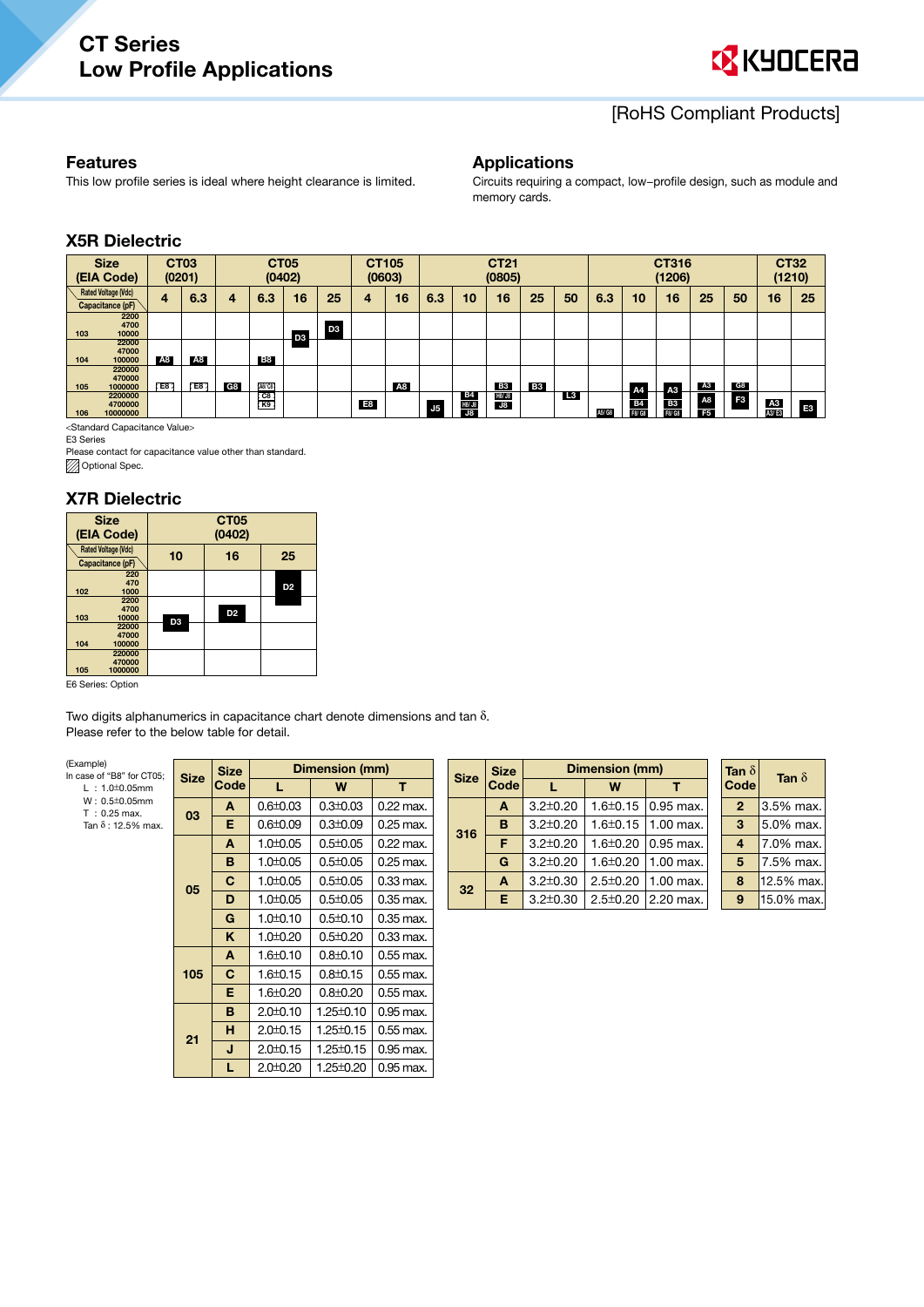

## Test Conditions and Specifications for High Dielectric Type (X5R, X7R) CM/ CT Series

| <b>Test Items</b><br><b>Test Conditions</b>                                                                                                                                               |                                                                                                               | <b>Specifications</b>                                                                                                           |                            |                                                                    |                                                                                                        |  |  |
|-------------------------------------------------------------------------------------------------------------------------------------------------------------------------------------------|---------------------------------------------------------------------------------------------------------------|---------------------------------------------------------------------------------------------------------------------------------|----------------------------|--------------------------------------------------------------------|--------------------------------------------------------------------------------------------------------|--|--|
| <b>Capacitance Value (C)</b>                                                                                                                                                              |                                                                                                               | Measure after heat treatment                                                                                                    |                            |                                                                    | Within tolerance                                                                                       |  |  |
|                                                                                                                                                                                           |                                                                                                               | Capacitance   Frequency                                                                                                         |                            | <b>Volt</b>                                                        |                                                                                                        |  |  |
| Tan $\delta$ (%)                                                                                                                                                                          |                                                                                                               | $C \leq 10 \mu F$                                                                                                               | 1kHz±10%                   | $1.0 \pm 0.2$ Vrms                                                 | Refer to capacitance chart                                                                             |  |  |
|                                                                                                                                                                                           |                                                                                                               | $C>10\mu F$                                                                                                                     | 120Hz±10%                  | $0.5 \pm 0.2$ Vrms                                                 |                                                                                                        |  |  |
|                                                                                                                                                                                           |                                                                                                               | Measured after the rated voltage is applied for 1<br>minute at room ambient.                                                    |                            |                                                                    |                                                                                                        |  |  |
| <b>Insulation Resistance (IR)</b>                                                                                                                                                         |                                                                                                               | The charge and discharge current of the capacitor                                                                               |                            |                                                                    | Over 10000M $\Omega$ or 500M $\Omega \cdot \mu$ F, whichever is less                                   |  |  |
|                                                                                                                                                                                           |                                                                                                               | must not exceed 50mA.                                                                                                           |                            |                                                                    |                                                                                                        |  |  |
| <b>Dielectric Resistance</b>                                                                                                                                                              |                                                                                                               | Apply 2.5 times of the rated voltage for 1 to 5 seconds.<br>The charge and discharge current of the capacitor                   |                            |                                                                    | No problem observed                                                                                    |  |  |
|                                                                                                                                                                                           |                                                                                                               | must not exceed 50mA.                                                                                                           |                            |                                                                    |                                                                                                        |  |  |
| <b>Appearance</b>                                                                                                                                                                         |                                                                                                               | Microscope                                                                                                                      |                            |                                                                    | No problem observed                                                                                    |  |  |
|                                                                                                                                                                                           |                                                                                                               | Apply a sideward force of 500g (5N) to a PCB-mounted sample.                                                                    |                            |                                                                    |                                                                                                        |  |  |
| <b>Termination Strength</b>                                                                                                                                                               |                                                                                                               | note: 2N for 0201 size, and 1N for 01005 size.<br>Exclude CT series with thickness of less than 0.66mm.                         |                            |                                                                    | No problem observed                                                                                    |  |  |
|                                                                                                                                                                                           |                                                                                                               | Glass epoxy PCB: Fulcrum spacing: 90mm, duration                                                                                |                            |                                                                    |                                                                                                        |  |  |
| <b>Bending Strength</b>                                                                                                                                                                   |                                                                                                               | time 10 seconds.                                                                                                                |                            |                                                                    | No significant damage at 1mm bent                                                                      |  |  |
| <b>Vibration</b>                                                                                                                                                                          | Appearance                                                                                                    | Exclude CT series with thickness of less than 0.66mm.<br>Take the initial value after heat treatment.                           |                            |                                                                    | No problem observed                                                                                    |  |  |
| Test                                                                                                                                                                                      | $\Delta C$                                                                                                    | Vibration frequency: 10 to 55 (Hz)                                                                                              |                            |                                                                    | Within tolerance                                                                                       |  |  |
|                                                                                                                                                                                           |                                                                                                               | Amplitude: 1.5mm                                                                                                                |                            |                                                                    |                                                                                                        |  |  |
|                                                                                                                                                                                           | Tan $\delta$ (%)                                                                                              | Sweeping condition: 10→55→10Hz/ 1 minute in X, Y and Z<br>Directions: 2 hours each. 6 hours total.                              |                            |                                                                    | Within tolerance                                                                                       |  |  |
| <b>Soldering</b>                                                                                                                                                                          | <b>Appearance</b>                                                                                             | Take the initial value after heat treatment.                                                                                    |                            |                                                                    | No problem observed                                                                                    |  |  |
| <b>Heat</b>                                                                                                                                                                               | $\Delta$ C                                                                                                    | Soak the sample in $260^{\circ}$ C $\pm$ 5°C solder for 10 $\pm$ 0.5                                                            |                            |                                                                    | Within $\pm$ 7.5%                                                                                      |  |  |
| <b>Resistance</b>                                                                                                                                                                         | Tan $\delta$ (%)                                                                                              | seconds and place in room ambient, and measure<br>after 24 <sup>±</sup> 2 hours.                                                |                            |                                                                    | Within tolerance                                                                                       |  |  |
| IR.                                                                                                                                                                                       |                                                                                                               | (Pre-heating conditions)                                                                                                        |                            |                                                                    | Over 10000M $\Omega$ or 500M $\Omega \cdot \mu$ F, whichever is less                                   |  |  |
|                                                                                                                                                                                           |                                                                                                               | Order                                                                                                                           | <b>Temperature</b>         | <b>Time</b>                                                        |                                                                                                        |  |  |
|                                                                                                                                                                                           | Withstanding                                                                                                  | 1                                                                                                                               | 80 to 100°C                | 2 minutes                                                          |                                                                                                        |  |  |
|                                                                                                                                                                                           | Voltage                                                                                                       | 150 to 200°C<br>$\overline{2}$<br>The charge and discharge current of the capacitor must not                                    |                            | 2 minutes                                                          | Resist without problem                                                                                 |  |  |
|                                                                                                                                                                                           |                                                                                                               | exceed 50mA for IR and withstanding voltage measurement.                                                                        |                            |                                                                    |                                                                                                        |  |  |
|                                                                                                                                                                                           |                                                                                                               | Soaking condition                                                                                                               |                            |                                                                    |                                                                                                        |  |  |
| <b>Solderablity</b>                                                                                                                                                                       |                                                                                                               | $Sn-3Ag-0.5Cu$<br>$245 \pm 5^{\circ}$ C<br>$3\pm0.5$ sec.<br>235±5°C<br>Sn63 Solder<br>$2\pm0.5$ sec.                           |                            |                                                                    | Solder coverage: 90% min.                                                                              |  |  |
|                                                                                                                                                                                           |                                                                                                               |                                                                                                                                 |                            |                                                                    |                                                                                                        |  |  |
| <b>Temperature</b>                                                                                                                                                                        | Appearance                                                                                                    | Take the initial value after heat treatment.                                                                                    |                            |                                                                    | No problem observed                                                                                    |  |  |
| Cycle                                                                                                                                                                                     | $\Delta$ C                                                                                                    | (Cycle)<br>Room temperature (3min.)→                                                                                            |                            |                                                                    | Within $\pm$ 7.5%                                                                                      |  |  |
|                                                                                                                                                                                           | Tan $\delta$ (%)                                                                                              | Lowest operation temperature (30min.)→                                                                                          |                            |                                                                    | Within tolerance                                                                                       |  |  |
|                                                                                                                                                                                           | IR.                                                                                                           | Room temperature (3min.)-><br>Highest operation temperature(30min.)                                                             |                            |                                                                    | Over 10000M $\Omega$ or 500M $\Omega \cdot \mu$ F, whichever is less                                   |  |  |
|                                                                                                                                                                                           | Withstanding                                                                                                  | After 5 cycles, measure after 24 <sup>+</sup> 2 hours.                                                                          |                            |                                                                    |                                                                                                        |  |  |
|                                                                                                                                                                                           | Voltage                                                                                                       | The charge and discharge current of the capacitor must not<br>exceed 50mA for IR and withstanding voltage measurement.          |                            |                                                                    | Resist without problem                                                                                 |  |  |
| Load                                                                                                                                                                                      | <b>Appearance</b>                                                                                             | Take the initial value after voltage treatment.                                                                                 |                            |                                                                    | No problem observed                                                                                    |  |  |
| <b>Humidity</b>                                                                                                                                                                           | $\Delta C$                                                                                                    | After applying rated voltage for 500+12/-0 hours                                                                                |                            |                                                                    | Within ±12.5%                                                                                          |  |  |
| Test                                                                                                                                                                                      | Tan $\delta$ (%)                                                                                              | in pre-condition at $40^{\circ}$ C $\pm$ 2 <sup>°</sup> C, humidity 90 to<br>95%RH, allow parts to stabilize for 24±2 hours, at |                            |                                                                    | 200% max. of initial value                                                                             |  |  |
|                                                                                                                                                                                           |                                                                                                               | room temperature before measurement.                                                                                            |                            |                                                                    |                                                                                                        |  |  |
|                                                                                                                                                                                           | <b>IR</b>                                                                                                     | The charge and discharge current of the capacitor                                                                               |                            |                                                                    | Over 500M $\Omega$ or 25M $\Omega \cdot \mu$ F. whichever is less                                      |  |  |
| High-                                                                                                                                                                                     |                                                                                                               | must not exceed 50mA for IR measurement.                                                                                        |                            |                                                                    | No problem observed                                                                                    |  |  |
| <b>Temperature</b>                                                                                                                                                                        | <b>Appearance</b>                                                                                             | Take the initial value after voltage treatment.<br>After applying twice the rated voltage at the highest                        |                            |                                                                    | Within $\pm$ 12.5%                                                                                     |  |  |
| with                                                                                                                                                                                      | $\Delta$ C<br>operation temperature for 1000+12/-0 hours,                                                     |                                                                                                                                 | 200% max. of initial value |                                                                    |                                                                                                        |  |  |
| Loading                                                                                                                                                                                   | Tan $\delta$ (%)<br>measure the sample after 24±2 hours.<br>The charge and discharge current of the capacitor |                                                                                                                                 |                            |                                                                    |                                                                                                        |  |  |
| must not exceed 50mA for IR measurement.<br>IR.<br>Apply 1.5 times when the rated voltage is 10V or less. Applied volt-<br>ages for respective products are indicated in the below chart. |                                                                                                               |                                                                                                                                 |                            | Over 1000M $\Omega$ or 50M $\Omega \cdot \mu$ F, whichever is less |                                                                                                        |  |  |
|                                                                                                                                                                                           |                                                                                                               |                                                                                                                                 |                            |                                                                    |                                                                                                        |  |  |
|                                                                                                                                                                                           |                                                                                                               |                                                                                                                                 |                            |                                                                    |                                                                                                        |  |  |
| Pre-treat-                                                                                                                                                                                | Heat                                                                                                          |                                                                                                                                 |                            |                                                                    | Keep specimen at $150+0/-10^{\circ}$ C for 1 hour, leave specimen at room ambient for $24\pm 2$ hours. |  |  |
| ment                                                                                                                                                                                      | <b>Voltage</b>                                                                                                |                                                                                                                                 |                            |                                                                    | Apply the same test condition for 1 hour, then leave the specimen at room ambient for 24±2 hours.      |  |  |
|                                                                                                                                                                                           |                                                                                                               |                                                                                                                                 |                            |                                                                    |                                                                                                        |  |  |

# High-temperature with Loading Applied Voltage (Rated Voltage  $\times \Box$ )

|              | Applied Voltage   Rated Voltage |                                                                                                                                                    |
|--------------|---------------------------------|----------------------------------------------------------------------------------------------------------------------------------------------------|
|              | 4V                              | CT03X5R104                                                                                                                                         |
| $\times$ 1.3 | 6.3V                            | CM105X5R475, CM316X5R476, CM02X5R153-104                                                                                                           |
|              |                                 | CT05X5R104, CT21X5R106, CT03X5R104                                                                                                                 |
|              |                                 | CM02X7R101-222, CM05X7R333-104, CM105X7R105, CM21X7R105-475, CM316X7R475-106, CM32X7R106-226, CM05X5R224, CM105X5R225, CM21X5R475-106, CM316X5R226 |
|              |                                 | CT105X5R105, CT21X5R225-475, CT316X5R106, CM03X5R332-103, CM02X5R101-103                                                                           |
|              |                                 | CM21X7R105-225, CM316X7R475, CM32X7R106, CM105X5R105, CM21X5R225-106, CM316X5R106, CM32X5R106-226                                                  |
| $\times$ 1.5 |                                 | CT316X5R225-106, CM03X5R152-103, CM05X7R103-104                                                                                                    |
|              |                                 | CM21X5R105, CM32X5R106, CM32X7R106                                                                                                                 |
|              |                                 | CT21X5R225, CT316X5R105-475                                                                                                                        |
|              | 100V                            | CM43X7R105                                                                                                                                         |
|              | 16V<br>25V<br>50V               |                                                                                                                                                    |

Please ask for individual specification for the hatched range in previous chart.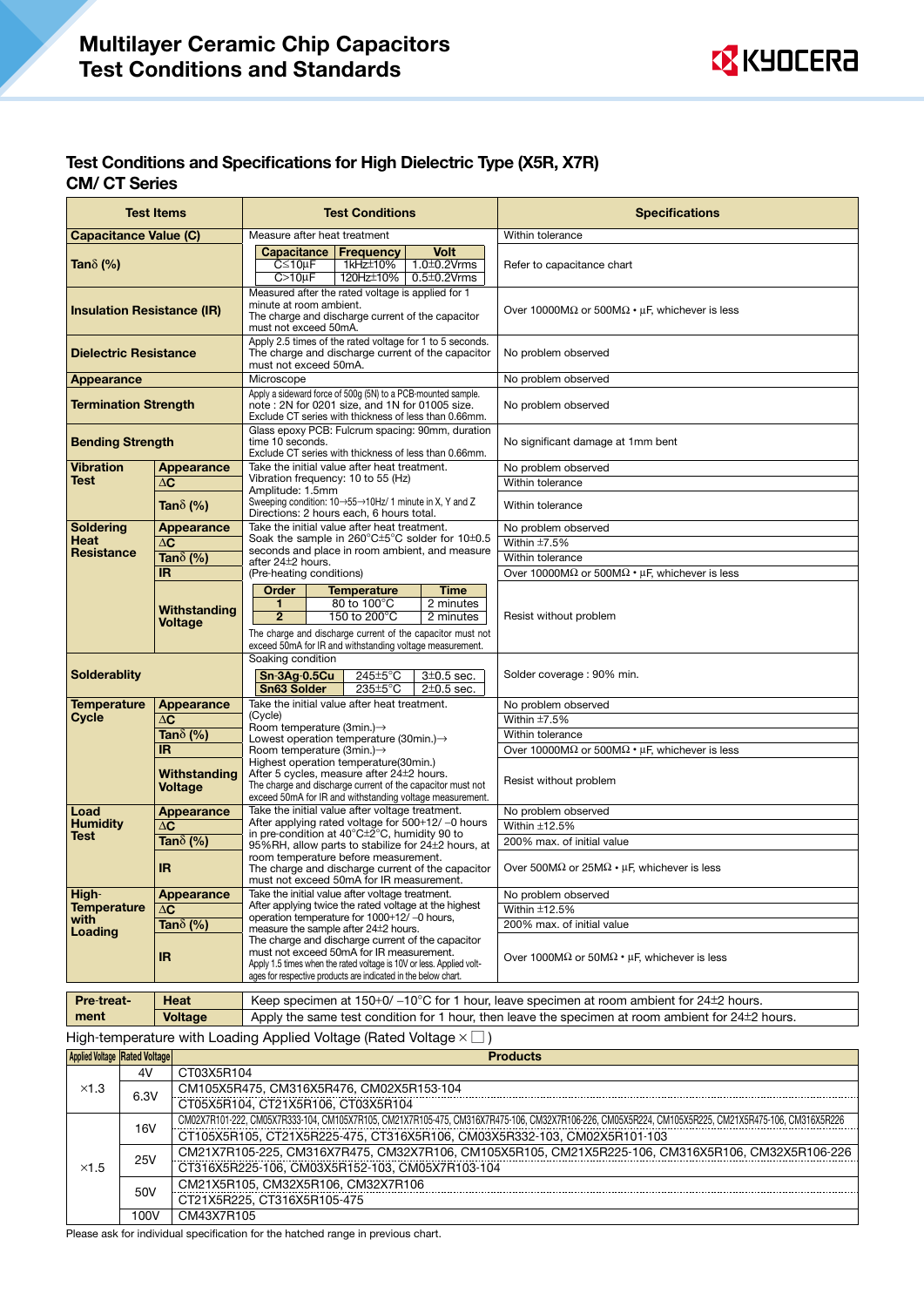

## Substrate for Electrical Tests (Unit: mm)



|                           |                  |             | ,,,,,,,,,,,,,,,,,, |
|---------------------------|------------------|-------------|--------------------|
| <b>Size</b><br>(EIA Code) | a                | $\mathbf b$ | c                  |
| 02 (01005)                | 0.15             | 0.50        | 0.20               |
| 03 (0201)                 | 0.26             | 0.92        | 0.32               |
| 05 (0402)                 | 0.4              | 1.4         | 0.5                |
| 105 (0603)                | 1.0              | 3.0         | 1.2                |
| 21 (0805)                 | 1.2              | 4.0         | 1.65               |
| 316 (1206)                | $2.2\phantom{0}$ | 5.0         | 2.0                |
| 32 (1210)                 | $2.2\phantom{0}$ | 5.0         | 2.9                |
| 42 (1808)                 | 3.5              | 7.0         | 3.7                |
| 43 (1812)                 | 3.5              | 7.0         | 3.7                |
| 52 (2208)                 | 4.5              | 8.0         | 5.6                |
| 55 (2220)                 | 4.5              | 8.0         | 5.6                |

# Substrate for Bending Test **(Unit: mm)** Substrate for Adhesion Strength Test



\* 02, 03, 05 size 0.8±0.1mm

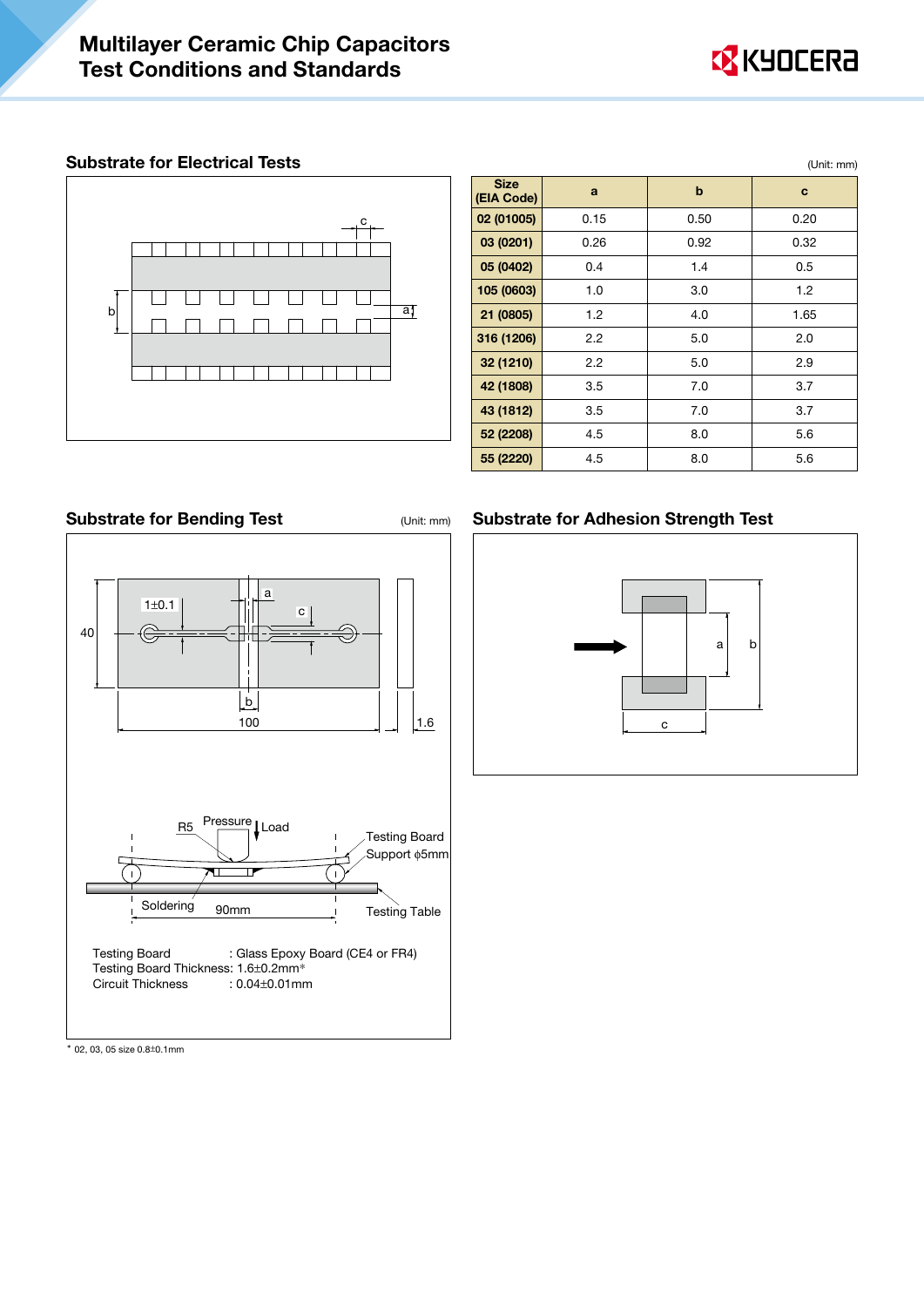# Multilayer Ceramic Chip Capacitors Packaging Options



#### Tape and Reel

• Reel



#### Reel (Unit: mm)  $\begin{array}{c|c|c|c|c|c} \textbf{Code} & \textbf{A} & \textbf{B} & \textbf{C} & \textbf{D} \ \hline \textbf{Reel} & \textbf{A} & \textbf{B} & \textbf{C} & \textbf{D} \end{array}$ 7−inch Reel (CODE: T, H, Q)  $180_{-2.0}^{+0}$ 7–inch Reel  $\begin{array}{|c|c|c|c|c|c|}\n\hline\n\text{7}-\text{5} & 178\pm2.0 & \text{60 min.} & 13\pm0.5 & 21\pm0.8 \\
\hline\n\end{array}$  $(CODE: P)$ 13−inch Reel 13-inch Reel<br>(CODE: L, N, W)  $330\pm2.0$  $\begin{array}{|l|c|c|c|}\hline \text{Code} & \text{E} & \text{W}_1 & \text{W}_2 & \text{R} \ \hline \text{Reel} & & \end{array}$ 7−inch Reel (CODE: T, H, Q) 2.0±0.5 10.5 $\pm$ 1.5 16.5 max. 7–inch Reel  $2.0 \pm 0.5$   $4.35 \pm 0.3$   $6.95 \pm 1.0$  1.0  $(CODE: P)$ 13−inch Reel  $\begin{array}{|c|c|c|c|c|c|}\n \hline\n \text{13–inch Heel} & & 9.5\pm1.0 & 16.5 \text{ max.} \\
 \hline\n \text{ (CODE: L, N, W)} & & & \end{array}$

Carrier tape width 8mm. For size 42 (1808) or over, Tape width 12mm and W1: 14±1.5, W2: 18.4mm max.

# Carrier Tape

 $F = 1$ mm (02 Type)



F=1mm (02, 03, 05 Type)



F=2mm (02, 03, 05, 105 Type)



| 02 Type: 0.4 max.  |  |
|--------------------|--|
| 03 Type: 0.6 max.  |  |
| 05 Type: 0.75 max. |  |
| 105 Type: 1.1 max. |  |

02 Type: 0.4 max. 03 Type: 0.5 max. 05 Type: 0.75 max.

(Plastic)

| <b>Carrier Tape</b> |                 |                 |                     |                |                |                |                |                |                  | (Unit: mm)          |
|---------------------|-----------------|-----------------|---------------------|----------------|----------------|----------------|----------------|----------------|------------------|---------------------|
| Size (EIA Code)     | A               | B               | C                   | D              | Е              | F              | G              | н              | J                | <b>Carrier Tape</b> |
| 02 (01005)*         | $0.23 \pm 0.02$ | $0.43 \pm 0.02$ | $4.0 \pm 0.08$      | $0.02$ .       | $0.9 + 0.05$   | $1.0 \pm 0.02$ | –              | $2.0 \pm 0.04$ | $0.8 \pm 0.04$   | 4mm, Plastic        |
|                     | $0.25 \pm 0.03$ | $0.45 \pm 0.03$ | $8.0 \pm 0.3$       | $3.5 \pm 0.05$ | $1.75 \pm 0.1$ | $2.0 \pm 0.05$ |                | $4.0 \pm 0.1$  | $1.5 + 0.1 / -0$ | 8mm, Paper          |
| 03 (0201) $*$       | $0.37 \pm 0.03$ | $0.67 \pm 0.03$ | $ 8.0 + 0.3 / -0.1$ | $3.5 \pm 0.05$ | $1.75 \pm 0.1$ | $1.0 \pm 0.05$ |                | $4.0 \pm 0.05$ | $1.5 + 0.1 / -0$ | 8mm, Paper          |
|                     | $0.37 \pm 0.03$ | $0.67 \pm 0.03$ | $8.0 \pm 0.3$       | $3.5 \pm 0.05$ | $1.75 \pm 0.1$ | $2.0 \pm 0.05$ |                | $4.0 \pm 0.1$  | 1.5+0.1/-0       | 8mm, Paper          |
| 05 (0402) $*$       | $0.65 \pm 0.1$  | $1.15 \pm 0.1$  | $8.0 + 0.3 / -0.1$  | $3.5 \pm 0.05$ | $1.75 \pm 0.1$ | $1.0 \pm 0.05$ |                | $4.0 \pm 0.05$ | $1.5 + 0.1 / -0$ | 8mm, Paper          |
|                     | $0.65 \pm 0.1$  | $1.15 \pm 0.1$  | $8.0 \pm 0.3$       | $3.5 \pm 0.05$ | $1.75 \pm 0.1$ | $2.0 \pm 0.05$ |                | $4.0 \pm 0.1$  | $1.5 + 0.1 / -0$ | 8mm, Paper          |
| 105 (0603)          | $1.0 \pm 0.2$   | 1.8±0.2         | $8.0 \pm 0.3$       | $3.5 \pm 0.05$ | $1.75 \pm 0.1$ | $4.0 \pm 0.1$  | $2.0 \pm 0.05$ | $4.0 \pm 0.1$  | $1.5 + 0.1 / -0$ | 8mm, Paper          |
| 21 (0805)           | $1.5 \pm 0.2$   | $2.3 \pm 0.2$   | $8.0 \pm 0.3$       | $3.5 \pm 0.05$ | $1.75 \pm 0.1$ | $4.0 \pm 0.1$  | $2.0 \pm 0.05$ | $4.0 \pm 0.1$  | 1.5+0.1/-0       | 8mm, Paper          |
|                     | $1.5 \pm 0.2$   | $2.3 \pm 0.2$   | $8.0 \pm 0.3$       | $3.5 \pm 0.05$ | $1.75 \pm 0.1$ | $4.0 \pm 0.1$  | $2.0 \pm 0.05$ | $4.0 \pm 0.1$  | 1.5+0.1/-0       | 8mm, Plastic        |
| 316 (1206)          | $2.0 \pm 0.2$   | $3.6 \pm 0.2$   | $8.0 \pm 0.3$       | $3.5 \pm 0.05$ | $1.75 \pm 0.1$ | $4.0 \pm 0.1$  | $2.0 \pm 0.05$ | $4.0 \pm 0.1$  | $1.5 + 0.1 / -0$ | 8mm, Paper          |
|                     | $2.0 \pm 0.2$   | $3.6 \pm 0.2$   | $8.0 \pm 0.3$       | $3.5 \pm 0.05$ | $1.75 \pm 0.1$ | $4.0 \pm 0.1$  | $2.0 \pm 0.05$ | $4.0 \pm 0.1$  | $1.5 + 0.1 / -0$ | 8mm, Plastic        |
| 32 (1210)           | $2.9 \pm 0.2$   | $3.6 \pm 0.2$   | $8.0 \pm 0.3$       | $3.5 \pm 0.05$ | $1.75 \pm 0.1$ | $4.0 \pm 0.1$  | $2.0 \pm 0.05$ | $4.0 \pm 0.1$  | $1.5 + 0.1 / -0$ | 8mm, Plastic        |
| 42 (1808)           | $2.4 \pm 0.2$   | $4.9 \pm 0.2$   | $12.0 \pm 0.3$      | $5.5 \pm 0.05$ | $1.75 \pm 0.1$ | $4.0 \pm 0.1$  | $2.0 \pm 0.05$ | $4.0 \pm 0.1$  | $1.5 + 0.1/-0$   | 12mm, Plastic       |
| 43 (1812)           | $3.6 \pm 0.2$   | $4.9 \pm 0.2$   | $12.0 \pm 0.3$      | $5.5 \pm 0.05$ | $1.75 \pm 0.1$ | $8.0 \pm 0.1$  | $2.0 \pm 0.05$ | $4.0 \pm 0.1$  | $1.5 + 0.1 / -0$ | 12mm, Plastic       |
| 52 (2208)           | $2.4 \pm 0.2$   | $6.0 \pm 0.2$   | $12.0 \pm 0.3$      | $5.5 \pm 0.05$ | $1.75 \pm 0.1$ | $4.0 \pm 0.1$  | $2.0 \pm 0.05$ | $4.0 \pm 0.1$  | $1.5 + 0.1 / -0$ | 12mm, Plastic       |
| 55 (2220)           | $5.3 \pm 0.2$   | $6.0 \pm 0.2$   | $12.0 \pm 0.3$      | $5.5 \pm 0.05$ | $1.75 \pm 0.1$ | $8.0 \pm 0.1$  | $2.0 \pm 0.05$ | $4.0 \pm 0.1$  | $.5+0.1/-0$      | 12mm, Plastic       |

F=4mm (105, 21, 316, 32, 42, 52 Type)



#### $F = 8$ mm (43, 55 Type)



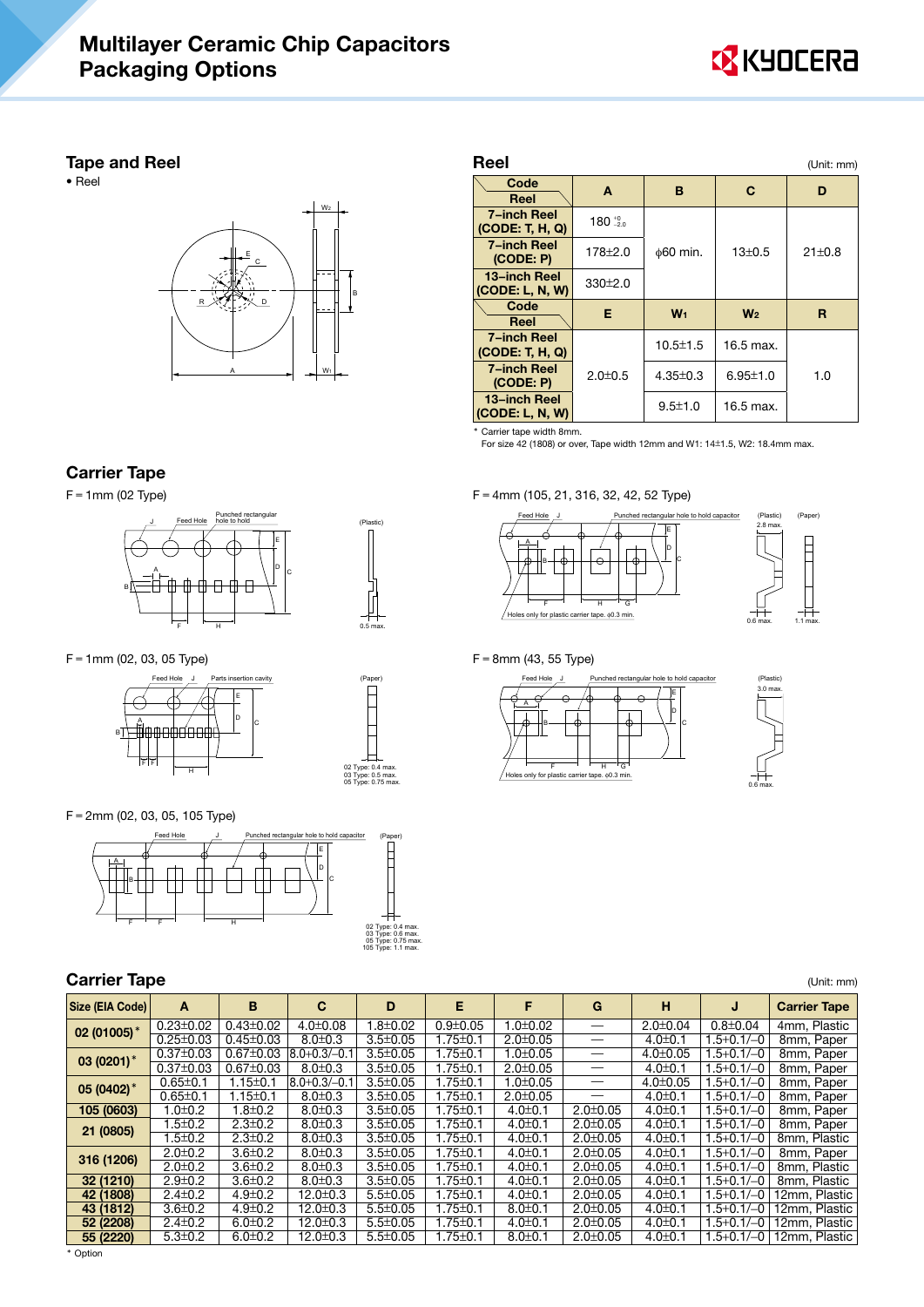

# Detail of leader and trailer



## Adhesive tape

- 1) The exfoliative strength when peeling off the top tape from the carrier tape by the method of the following figure shall be \* 0.1 to 0.7N. \*02 Size: 0.1 to 0.5N
- 2) When the top tape is peeled off, the adhesive stays on the top tape. 3) Chip capacitors will be in a state free without being stuck on the

![](_page_9_Figure_7.jpeg)

![](_page_9_Figure_8.jpeg)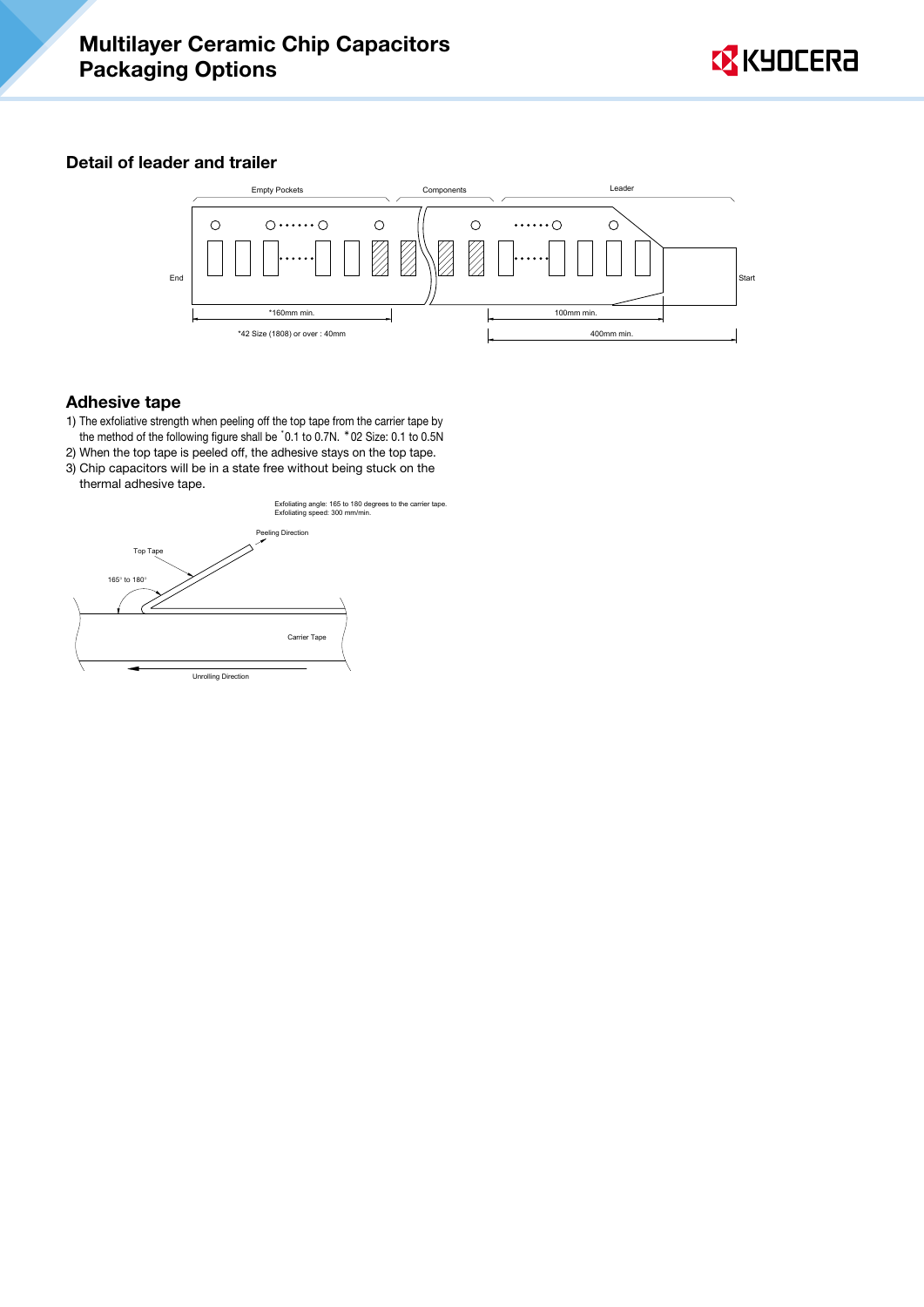![](_page_10_Picture_1.jpeg)

#### Dimensions for recommended typical land

Since the amount of solder (size of fillet) to be used has direct influence on the capacitor after mounting, the sufficient consideration is necessary.

When the amounts of solder is too much, the stress that a capacitor receives becomes larger. It may become the cause of a crack in the capacitor. When the land design of printed wiring board is considered, it is necessary to set up the form and size of land pattern so that the amount of solder is suitable.

![](_page_10_Figure_5.jpeg)

| <b>Size</b><br>(EIA Code) | $L \times W$      | a                             | b            | $\bf c$      |
|---------------------------|-------------------|-------------------------------|--------------|--------------|
| 02 (01005)                | $0.4 \times 0.2$  | 0.13 to 0.20                  | 0.12 to 0.18 | 0.20 to 0.23 |
| 03 (0201)                 | $0.6 \times 0.3$  | 0.20 to 0.30                  | 0.25 to 0.35 | 0.30 to 0.40 |
| 05 (0402)                 | $1.0 \times 0.5$  | 0.30 to 0.50                  | 0.35 to 0.45 | 0.40 to 0.60 |
| 105 (0603)                | $1.6 \times 0.8$  | 0.70 to 1.00                  | 0.80 to 1.00 | 0.60 to 0.80 |
| 21 (0805)                 | $2.0 \times 1.25$ | 1.00 to 1.30                  | 1.00 to 1.20 | 0.80 to 1.10 |
| 316 (1206)                | $3.2 \times 1.6$  | 2.10 to 2.50                  | 1.10 to 1.30 | 1.00 to 1.30 |
| 32 (1210)                 | $3.2 \times 2.5$  | 2.10 to 2.50                  | 1.10 to 1.30 | 1.90 to 2.30 |
| 42 (1808)                 | $4.5 \times 2.0$  | 2.50 to 3.20 <sup>*1</sup>    | 1.80 to 2.30 | 1.50 to 1.80 |
| 43 (1812)                 | $4.5 \times 3.2$  | 2.50 to 3.20 $*$ <sup>1</sup> | 1.80 to 2.30 | 2.60 to 3.00 |
| 52 (2208)                 | $5.7 \times 2.0$  | 4.20 to 4.70                  | 2.00 to 2.50 | 1.50 to 1.80 |
| 55 (2220)                 | $5.7 \times 5.0$  | 4.20 to 4.70                  | 2.00 to 2.50 | 4.20 to 4.70 |

General, High-Voltage (Unit: mm)

\*1 Dimension of 3.0 to 3.5mm is recommended for "a", in the case of High-Voltage products.

## Design of printed circuit and Soldering

The recommended fillet height shall be 1/2 of the thickness of capacitors or 0.5mm. When mounting two or more capacitors in the common land, it is necessary to separate the land with the solder resist strike so that it may become the exclusive land of each capacitor.

#### Ideal Solder Height

![](_page_10_Figure_11.jpeg)

| Item                                    | Not recommended example | Recommended example/ Separated by solder |
|-----------------------------------------|-------------------------|------------------------------------------|
| <b>Multiple parts mount</b>             |                         | Solder resist                            |
| <b>Mount with</b><br>leaded parts       | Leaded parts            | Solder resist<br>Leaded parts            |
| <b>Wire soldering</b><br>after mounting | Soldering iron<br>Wire  | Solder resist                            |
| <b>Overview</b>                         | Solder resist           | Solder resist                            |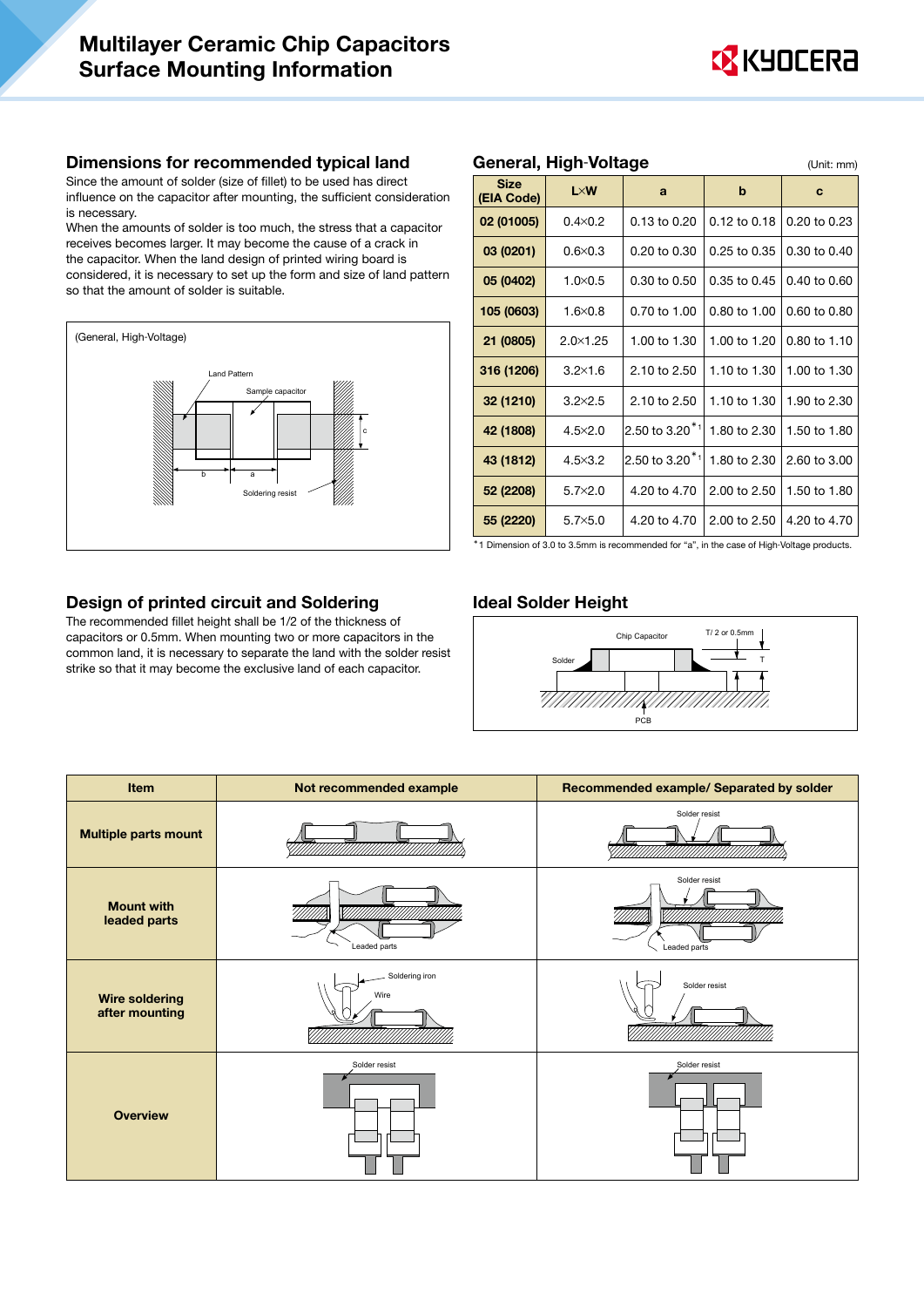#### Mounting Design

The chip could crack if the PCB warps during processing after the chip has been soldered.

#### Recommended chip position on PCB to minimize stress from PCB warpage

![](_page_11_Figure_5.jpeg)

#### Actual Mounting

1) If the position of the vacuum nozzle is too low, a large force may be applied to the chip capacitor during mounting, resulting in cracking.

- 2) During mounting, set the nozzle pressure to a static load of 1 to 3 N.
- 3) To minimize the shock of the vaccum nozzle, provide a support pin on the back of the PCB to minimize PCB flexture.

![](_page_11_Figure_10.jpeg)

![](_page_11_Figure_11.jpeg)

4) Bottom position of pick up nozzle should be adjusted to the top surface of a substrate which camber is corrected.

#### Resin Mold

- 1) If a large amount of resin is used for molding the chip, cracks may occur due to contraction stress during curing. To avoid such cracks, use a low shrinkage resin.
- 2) The insulation resistance of the chip will degrade due to moisture absorption. Use a low moisture absorption resin.
- 3) Check carefully that the resin does not generate a decomposition gas or reaction gas during the curing process or during normal storage. Such gases may crack the chip capacitor or damage the device itself.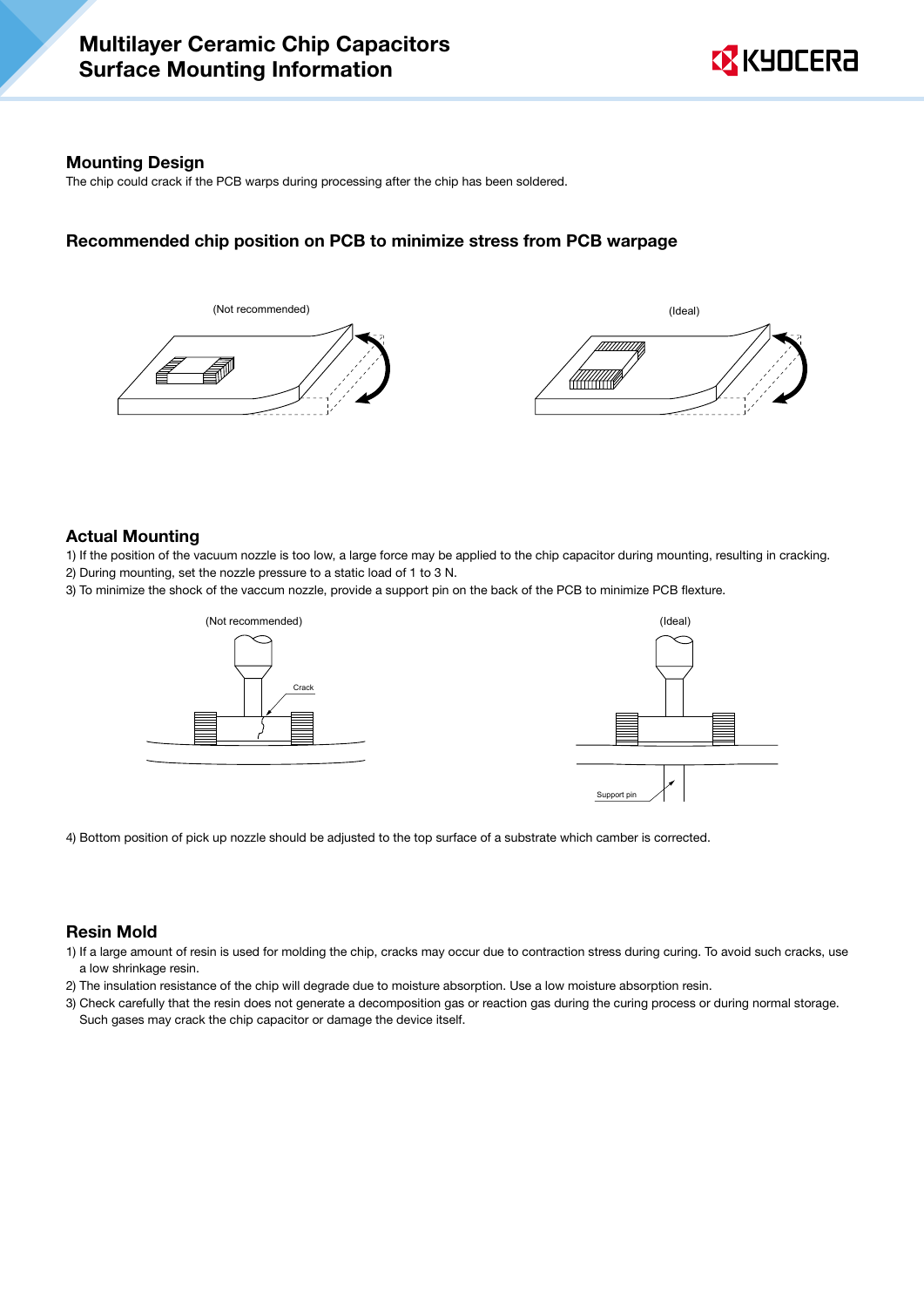![](_page_12_Picture_1.jpeg)

#### Soldering Method

- 1) Ceramic is easily damaged by rapid heating or cooling. If some heat shock is unavoidable, preheat enough to limit the temperature difference (Delta T) to within 150 degree Celsius.
- 2) The product size 1.6×0.8mm to 3.2×1.6mm can be used in reflow and wave soldering, and the product size of bigger than 3.2×1.6mm, or smaller than 1.6×0.8mm can be used in reflow.
- Circuit shortage and smoking can be created by using capacitors which are used neglecting the above caution.
- 3) Please see our recommended soldering conditions.
- 4) In case of using Sn-Zn Solder, please contact us in advance.
- 5) The following condition is recommended for spot heater application.

• Recommended spot heater condition

| <b>Item</b>             | <b>Condition</b>                                                 |  |  |
|-------------------------|------------------------------------------------------------------|--|--|
| <b>Distance</b>         | 5mm min.                                                         |  |  |
| Angle                   | $45^{\circ}$                                                     |  |  |
| <b>Projection Temp.</b> | $400^{\circ}$ C max.                                             |  |  |
| <b>Flow rate</b>        | Set at the minimum                                               |  |  |
| Nozzle diameter         | $2\phi$ to $4\phi$ (Single hole type)                            |  |  |
| <b>Application time</b> | 10 sec. max. (1206 and smaller)<br>30 sec.max. (1210 and larger) |  |  |

![](_page_12_Figure_11.jpeg)

![](_page_12_Figure_12.jpeg)

![](_page_12_Figure_13.jpeg)

#### Soldering iron

1) Temperature of iron chip

- 2) Wattage
- 3) Tip shape of soldering iron
- 4) Soldering Time

1210 and larger 280°C max. 80W max. φ3.0mm max. 3 sec. max.

#### 1206 and smaller 350°C max. 5) Cautions

a) Pre−heating is necessary rapid heating must be avoided.

- Delta T≤150°C (product size of bigger than 3.2×1.6mm. Delta T≤130°C) b) Avoid direct touching to capacitors.
- c) Avoid rapid cooling after soldering. Natural cooling is recommended.
- \*Consult as if it is difficult to keep the temperature 280°C max. for 1210 and larger MLCC'S.